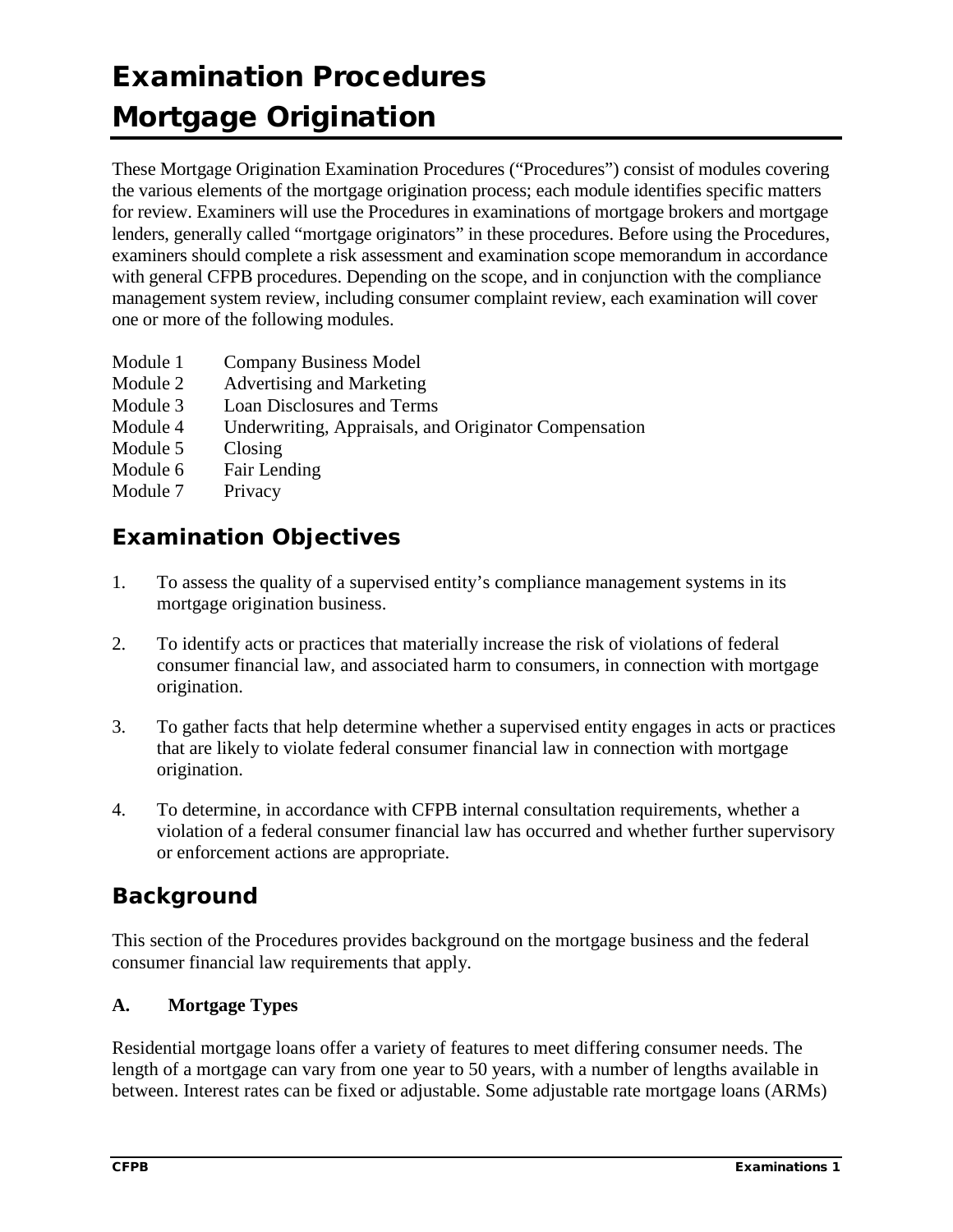are "hybrid," having a fixed interest rate for a certain period of time and then changing to an adjustable rate. Hybrid ARMs often are identified using two numbers, such as 5/1. The first number identifies the number of years the interest rate will be fixed, and the second number identifies the frequency with which the interest rate will adjust after the fixed interest rate period ends. A "5/1" loan would have a fixed interest rate for five years, and then the interest rate would adjust one time per year. Alternatively, the second number denotes the number of years the loan will have an adjustable rate: in a "2/28 loan," the loan would have a fixed interest rate for two years, and then the interest rate would adjust periodically over the subsequent 28 years.

Most, but not all, loans are "fully amortizing," meaning that the borrower pays down part of the principal and the full amount of interest that is due each month so that at the end of the loan term, the principal is paid off. Other loans might not amortize fully over their terms. An example is an "interest-only" (I-O) loan, which requires the payment of only interest for a certain time period at the beginning of the loan; after the initial period, the borrower either makes increased principal and interest payments to amortize the principal over the remaining term or pays a large "balloon" payment, usually at the end of the term. I-O loans can be fixed- or adjustable-rate. In addition, for a period of time, payment option adjustable rate mortgages (Pay Option ARMs or Option Payment ARMs) were offered to many consumers. These loans offer borrowers several payment choices each month during the loan's introductory period, including a minimum payment that is less than the interest accruing and due on the principal each month. If the borrower chooses the minimum payment option, the interest amount that remains unpaid each month is added to the loan balance, so the principal amount owed by the borrower increases. This is known as negative amortization. In addition, the loan is recast after the introductory period (typically five years), and the borrower's fully amortizing payments typically increase in order to repay the increased principal and interest due at the adjusted rate over the remaining loan term. Interest-only loans and Pay Option ARMs often are called "non-traditional loans."

Mortgage originators offer various mortgage products that may be classified in different ways, such as:

### **1. Purpose**

Mortgages often are categorized by whether they are used to purchase real property (called purchase money loans) or to refinance an existing loan (refinances). Refinance loans are sometimes "cash out" loans, made for more than the existing loan's outstanding principal balance. The borrower receives the cash borrowed in excess of the amount necessary to pay off the existing loan. Another category is a "home equity" loan, in which the borrower can receive funds to use for any purpose by borrowing against home equity. Equity is the amount the property is currently worth, minus the outstanding principal balance of any other mortgage the consumer has. Reverse mortgages are available to older homeowners to borrow against the equity they have in their homes. (See below for fuller discussion of reverse mortgages.)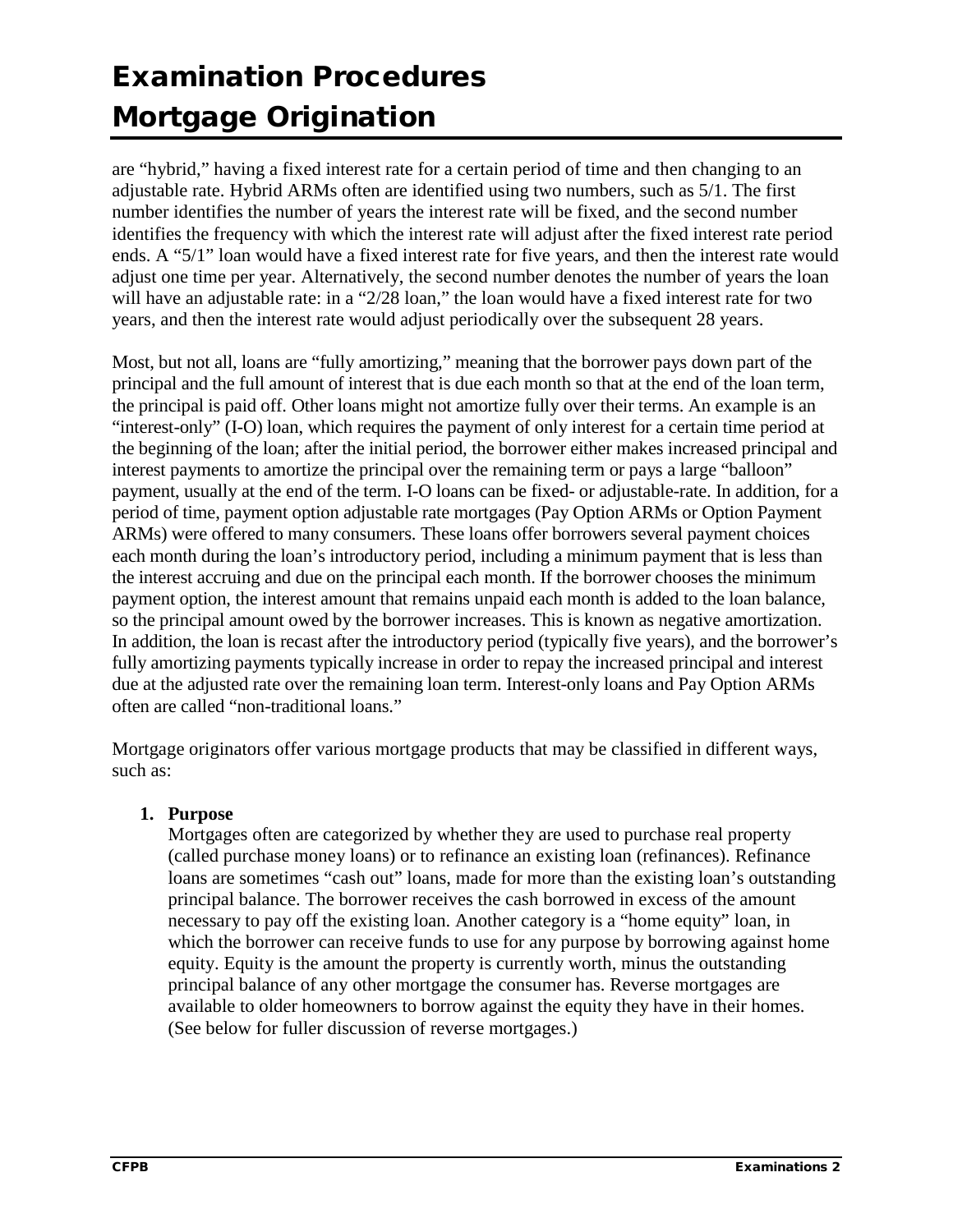## **2. Lien position**

Lien position determines which mortgage loan receives priority over other loans in the event of a foreclosure or bankruptcy. A mortgage that is in a first lien position, sometimes called a senior loan, has priority for payment over a mortgage in a junior lien position if there is a foreclosure or bankruptcy proceeding. The proceeds from the foreclosure sale are divided according to lien position. A "simultaneous second lien" is a second lien originated at the same time as a first lien mortgage, which may allow a consumer to borrow an amount that is 100% of the value of the home. Sometimes lenders have allowed consumers to borrow an amount greater than the value of the property, although this practice is not common in today's mortgage marketplace.

### **3. Closed-end or open-end**

Most purchase money and refinance mortgages are considered "closed-end credit" under the Truth in Lending Act, generally consisting of installment financing where the amount borrowed and repayment schedule are set at the transaction's outset. Closed-end mortgages can take first or junior lien positions.

In contrast, home equity lines of credit (HELOCs) are "open-end credit," extended to a consumer under a plan in which:

- the creditor reasonably contemplates repeated transactions,
- the credit line generally is made available to the consumer to the extent that any unpaid balance is repaid, and
- the creditor may impose a finance charge from time to time on an outstanding unpaid balance.<sup>[1](#page-0-0)</sup>

During the time while borrowers are able to draw down funds, they usually must pay a monthly interest charge on the outstanding balance. If the borrower owes funds after a fixed period of years, called the "draw period," the consumer enters the "repayment period" and must pay off the outstanding balance in regular periodic payments of principal and interest. The repayment period is also a fixed term of years. HELOCs are often, but not always, in a junior lien position.

Depending upon the lender and the HELOC agreement, the consumer may have to pay back the entire outstanding balance as soon as the draw period ends. In these cases, there is no repayment period, just a balloon payment in the amount of the outstanding balance when the draw period ends. HELOCs usually have an adjustable interest rate that changes over time, so the consumer's payments may not be the same from month to month.

# **4. Reverse Mortgages**

A reverse mortgage is a special type of loan that allows homeowners 62 and older to borrow against the equity in their homes. It is called "reverse" because the consumer receives payments *from* the lender, without making loan payments to the lender. In

<span id="page-2-0"></span> $1$  12 CFR § 1026.2(a)(20).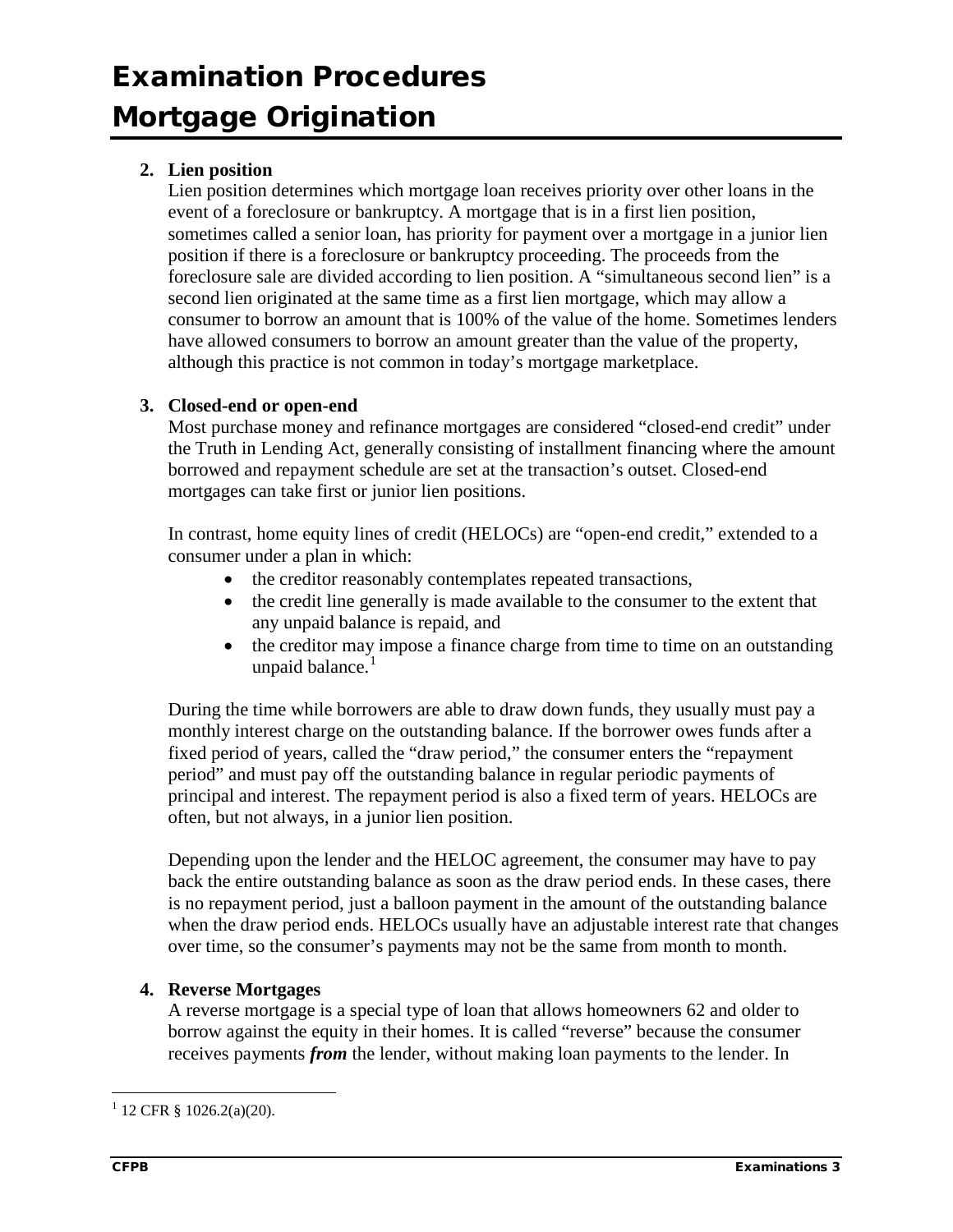exchange for borrowing the money and receiving these payments, the consumer gives the lender a share of the equity in the house equal in value to the amount borrowed plus interest. The lender charges interest each month and is paid off when the consumer leaves the home permanently. In taking out a reverse mortgage loan, a consumer can receive a lump-sum payment, regular monthly payments, or a line of credit. The consumer does not have to pay back the loan as long as he continues to live in the home, maintain it, and stay current on expenses like homeowner's insurance and property taxes. If the consumer moves, passes away, or goes into assisted living or a nursing home on a long-term basis, the loan has to be paid off, usually by selling the house.

The vast majority of reverse mortgages extended today are through the Home Equity Conversion Mortgage (HECM) program, which is the reverse mortgage product insured by the Federal Housing Administration.

### **5. Conventional Lending**

Conventional lending generally refers to prime standardized mortgage products that are not government-backed loans (discussed below). Conventional loans can be "conforming" or "non-conforming." Conventional conforming mortgages meet the underwriting and documentation standards set by the government sponsored enterprises (GSEs): Federal National Mortgage Association (Fannie Mae) and Federal Home Loan Mortgage Corporation (Freddie Mac). On the other hand, non-conforming mortgages have, among other attributes, principal balances that exceed the loan limits set by the GSEs. Loans that are larger than the limits set by the GSEs also are called jumbo mortgages.

# **6. Subprime and Alt-A Lending**

Subprime mortgages carry interest rates higher than the rates of prime mortgages. A subprime mortgage is generally a higher cost loan that is meant to be offered to prospective borrowers with impaired credit records – those borrowers whose credit rating is "subprime." The higher interest rate is intended to compensate the lender for accepting the greater risk in lending to such borrowers. Traditionally, "subprime" has been the riskiest lending category, followed by "Alt-A," or Alternative-A, and then A-paper, or "prime," as the least risky. Alt-A borrowers may have prime credit, but some aspect of the loan makes it riskier.

### **7. Governmental Support**

Government-backed lending includes mortgage lending that is insured by the Federal Housing Administration (FHA) or guaranteed by the U.S. Department of Veteran Affairs (VA). Government-supported loans generally offer terms similar to conventional loans, but these loans allow additional benefits such as smaller down payments, higher loan-tovalue ratios (amount of loan as a proportion of the appraised value of the home), or lower interest rates. FHA loans also are available to consumers with lower credit scores who otherwise meet FHA underwriting standards. Generally, consumers that qualify for these loans must pay additional insurance or guarantee fees.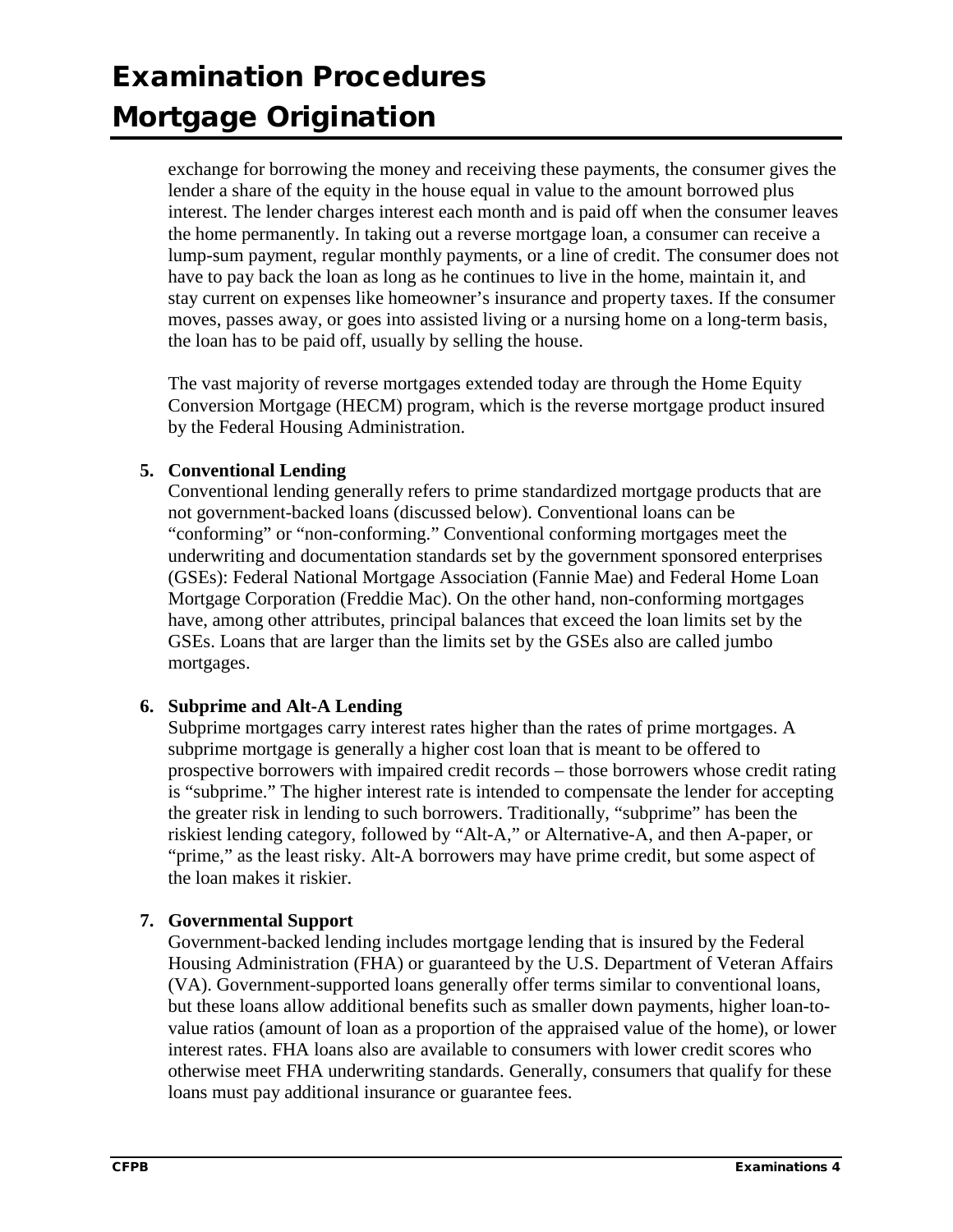### **B. Business of Mortgage Origination**

Mortgage lending generally occurs through retail, wholesale, or correspondent lending channels. Sometimes there are no clear lines of demarcation among the channels, as a participant may operate in more than one of them. Each channel is described in more detail below.

### **1. Retail Channel**

In the retail channel, the lender conducts the origination process directly with the consumer, either in person or through an online application. An employee of the lender, generally called a loan officer, solicits the loan, takes the application, and tracks the application through to the closing process.

### **2. Wholesale Channel − Mortgage Brokers**

In the wholesale channel, a mortgage broker solicits the loan and takes the application from the consumer. Mortgage brokers are independent contractors and are not employees of the lender. The broker establishes relationships with multiple mortgage lenders and offers different mortgage loan products from these lenders. Mortgage brokers generally do not make underwriting decisions and do not actually fund the loans. In this channel, it is the mortgage lender that makes the underwriting decision, based on information provided by the broker. These mortgage lenders, called wholesale lenders, often are divisions of larger depository institutions. Generally, a wholesale lender requires a broker to enter into a wholesale lending agreement before the broker may originate loans on the lender's behalf.

In a variant of standard wholesale mortgage originations, some brokers "table fund" loans. In a table-funded transaction, the mortgage broker closes the loan as the lender of record and then assigns the loan to a purchaser at or immediately after the closing. The loan purchaser provides the funding for the loan, but the documents name the mortgage broker as the creditor.

### **3. Correspondent Channel – Small Mortgage Lenders**

Correspondent lending, a hybrid of retail channel and wholesale channel lending, often features smaller institutions, acting as correspondent lenders. Correspondent lenders are the primary interface with consumers, conducting all steps in the mortgage origination process and funding their own loans. They generally originate and deliver loans pursuant to underwriting standards set by other lenders or investors, usually larger depository lenders, upon advance commitment on price. In addition to soliciting consumers directly, correspondent lenders may receive applications and mortgage documents from mortgage brokers and subsequently speak directly with the consumer. Generally, a wholesale lender requires a correspondent to enter into a written correspondent lending agreement before the correspondent may originate loans for sale to the wholesale lender.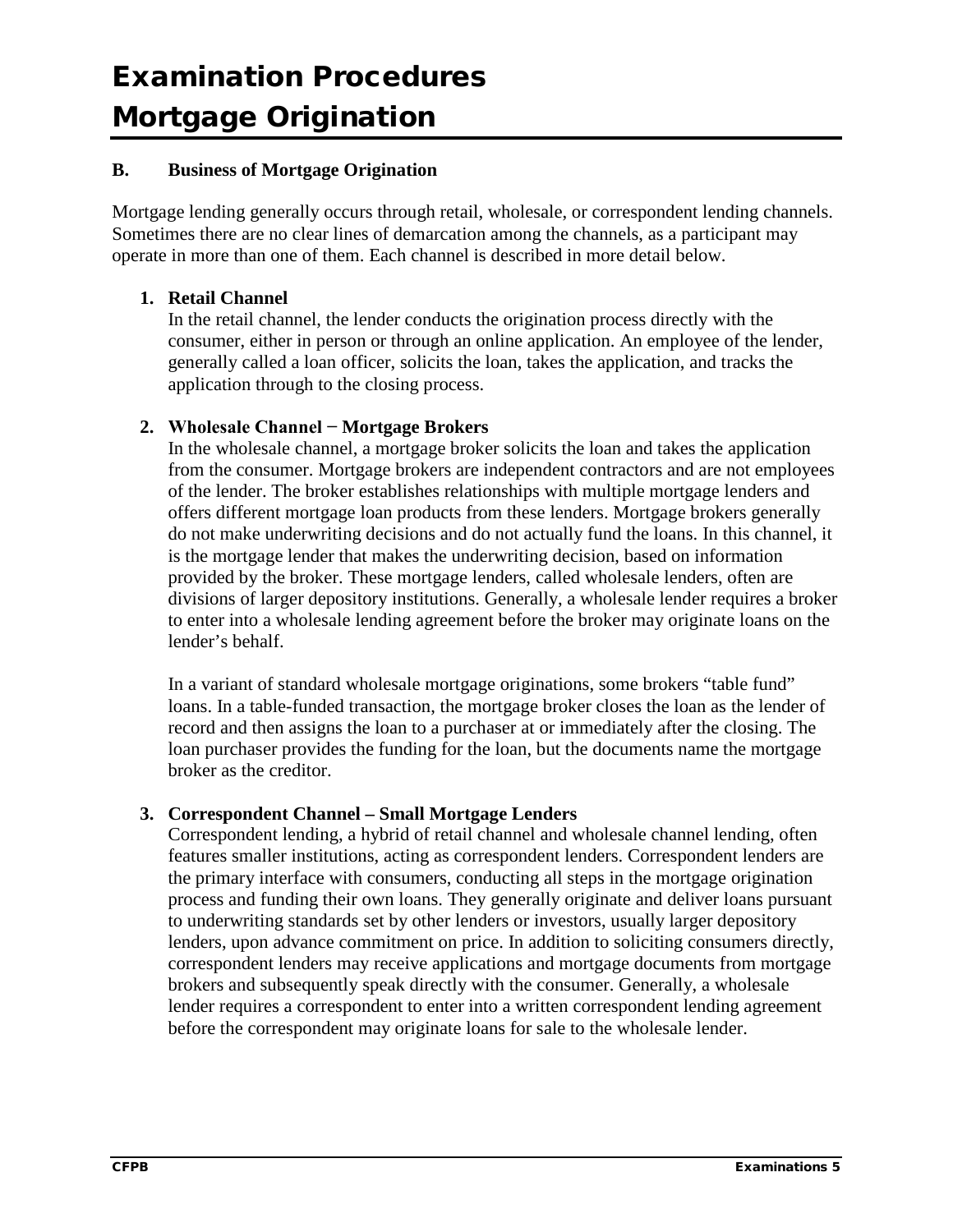# **C. Federal Consumer Financial Law Requirements**

Mortgage originators must comply with the following federal consumer financial laws:

- The Real Estate Settlement Procedures Act (RESPA) and its implementing regulation, Regulation X, require lenders or brokers, with respect to mortgage origination, to provide borrowers with disclosures regarding the nature and costs of the real estate settlement process. The Act also protects borrowers against certain abusive practices, such as kickbacks, and places requirements on the administration of, and limitations upon required deposits into, escrow accounts. The main disclosure requirements applicable at origination include:
	- o Good Faith Estimate of settlement costs within three business days after application;
	- o Disclosure of affiliated business arrangements;
	- o An initial notice explaining whether the lender is likely to sell the servicing rights to the loan; and
	- o A listing of the final settlement charges of borrowers and sellers on a prescribed settlement statement (HUD-1 or HUD-1A) that is provided at or before closing (and, at the borrower's request and whether it is complete or not, must be available for inspection one business day before closing).
- The Truth in Lending Act (TILA) and its implementing regulation, Regulation Z, provide a uniform system for creditors' disclosures of credit terms. In addition, they:
	- o Impose certain advertising rules;
	- o Require written disclosure and re-disclosure of certain loan terms;
	- o Provide consumers with rescission rights in certain circumstances;
	- o Delineate and prohibit certain unfair and deceptive mortgage lending practices;
	- o Prohibit certain mortgage loan originator compensation structures;
	- o Prohibit certain terms and practices in the origination of "higher-priced" loans and prohibit additional terms and practices on a subset of these loans known as "HOEPA loans;" and
	- o Prohibit certain appraisal practices.
- The Equal Credit Opportunity Act (ECOA), and its implementing regulation, Regulation B, prohibit creditors from discriminating against any applicant with respect to any aspect of a credit transaction:
	- o On the basis of race, color, religion, national origin, sex, marital status, or age (provided the applicant has the capacity to contract);
	- o Because all or part of the applicant's income derives from any public assistance program; or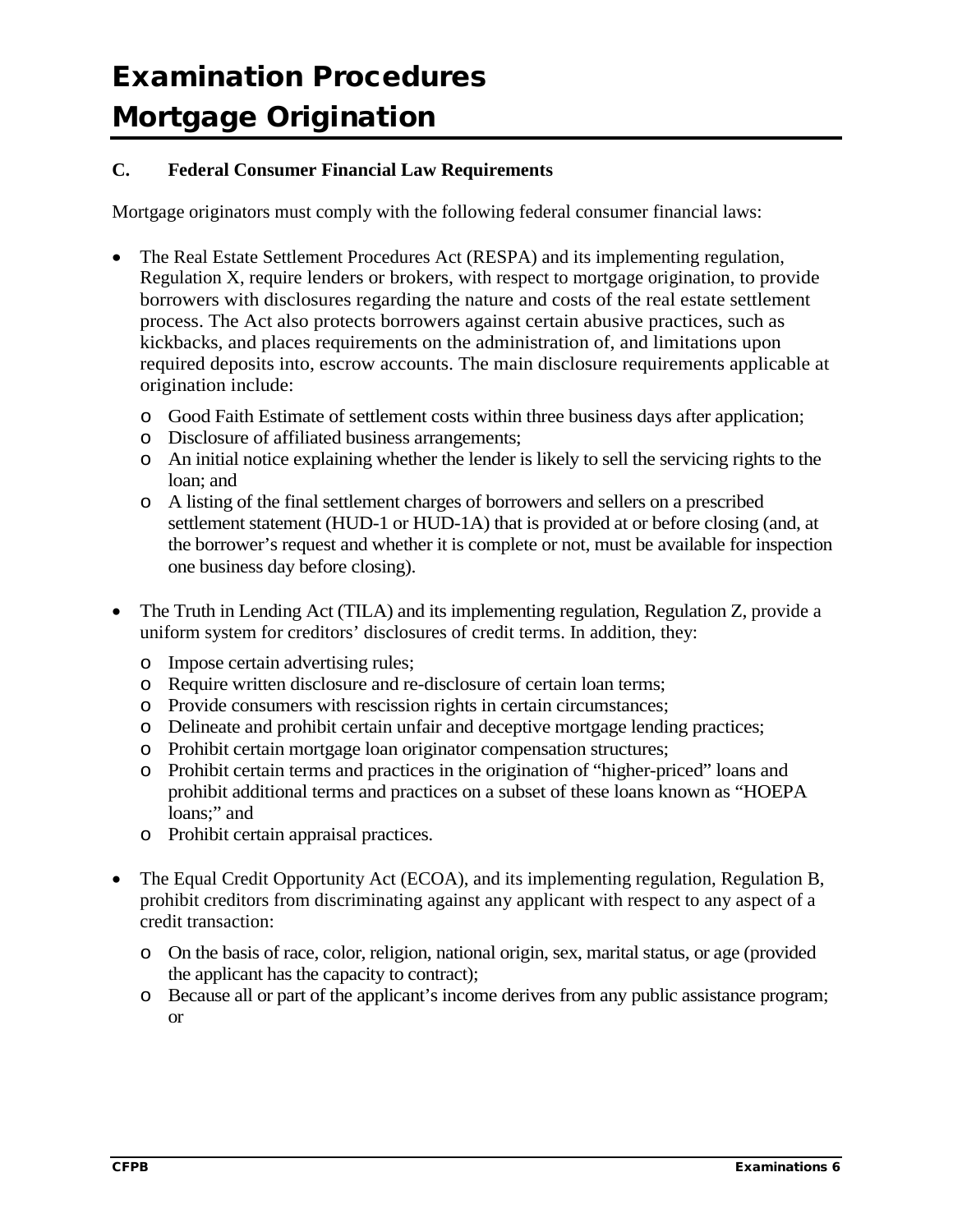o Because the applicant has in good faith exercised any right under the Consumer Credit Protection Act.<sup>[2](#page-2-0)</sup>

Creditors also are prohibited from making any oral or written statement, in advertising or otherwise, to applicants or prospective applicants that would discourage on a prohibited basis a reasonable person from making or pursuing an application.

In addition, ECOA and Reg B require lenders to provide adverse action notices and appraisal reports to consumers.

- The Secure and Fair Enforcement for Mortgage Licensing Act of 2008 (SAFE Act) establishes requirements for registration and, when applicable, standards for licensing of individuals who are residential mortgage loan originators. The registration and licensing requirements are administered, in part, through the Nationwide Mortgage Licensing System and Registry (NMLSR). The SAFE Act and Regulation H require each mortgage loan originator who is not an employee of a federally regulated depository institution or certain subsidiaries of such an institution to obtain a state license, register with the NMLSR, obtain a unique identifier, and maintain the license and registration. In addition, the SAFE Act requires states to meet specific minimum standards for licensing and renewing licenses of state-licensed originators. State regulators are responsible for determining whether to grant licenses to loan originator applicants. Employees of depository institutions and certain subsidiaries of those institutions, as well as institutions regulated by the Farm Credit Administration, are subject to different requirements under the SAFE Act and Regulation G. Each such employee who acts as a residential mortgage loan originator must register through the NMLSR, obtain a unique identifier and provide it to consumers in certain circumstances, and maintain registration − but generally is not required to be licensed.
- The Home Mortgage Disclosure Act (HMDA) and its implementing regulation, Regulation C, require mortgage lenders that meet certain threshold conditions to collect, report to federal regulators, and disclose to the public certain data about applications for, and originations and purchases of, home purchase loans, home improvement loans, and refinancings for each calendar year. The data include information about the loan or application (e.g., loan amount, loan purpose, action taken), the applicant (e.g., sex, ethnicity and race), and the property (e.g., property type and geographic information such as state and metropolitan statistical area (MSA)).
- The Gramm-Leach-Bliley Act (GLB), through its implementing regulation, Regulation P, requires covered entities to provide privacy notices and limit information sharing in particular ways.

<span id="page-6-0"></span> $\frac{1}{2}$ <sup>2</sup> The Consumer Credit Protection Act, 15 U.S.C. § 1601 et seq., is the collection of federal statutes that protects consumers when applying for or receiving credit. The Act includes statutes that have dispute rights for consumers, such as the Fair Credit Reporting Act. The ECOA prohibits discriminating against an applicant who has exercised a dispute right pursuant to one of the statutes outlined in the Act.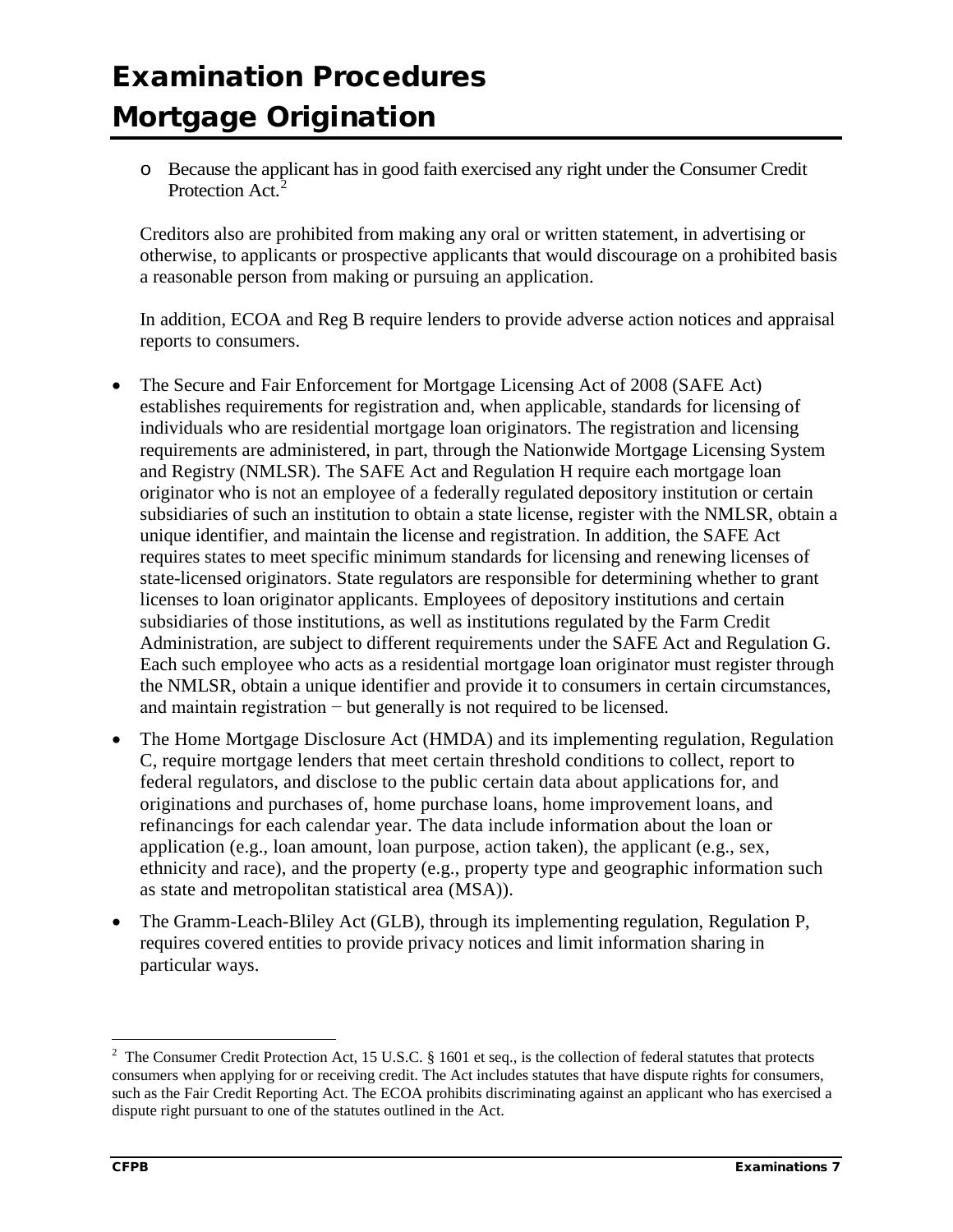- The Fair Credit Reporting Act (FCRA) and its implementing regulation, Regulation V, impose disclosure and other requirements on mortgage lenders that obtain information from a consumer reporting agency to determine a consumer's credit worthiness. These include the disclosure of credit score information, disclosure of adverse action, and disclosure of riskbased pricing.
- Mortgage Acts and Practices Advertising Rule (MAP Rule), Regulation N, issued pursuant to the 2009 Omnibus Appropriations Act as clarified by the Credit Card Accountability Responsibility and Disclosure Act of 2009, applies only to non-depository mortgage lenders and state-chartered credit unions, as well as entities that market and advertise mortgage products but are not mortgage lenders, such as mortgage brokers, real estate brokers, advertising agencies, lead generators, and rate aggregators. The MAP Rule sets forth specific deceptive acts and practices in the advertising of mortgage loan products and prohibits misrepresentation in any commercial communication concerning terms of mortgage loan products. $3$

These laws historically have been implemented by regulations published by one or more federal agencies, including the Federal Trade Commission, the Board of Governors of the Federal Reserve System, the Department of Housing and Urban Development, and other prudential regulators. The Dodd-Frank Act generally transferred these agencies' rulemaking authority under those laws to the Bureau, which has published new implementing regulations under its authority, effective December 30, 2011. Citations to implementing regulations in this manual are to the Bureau's regulations. In examining an institution, however, formal citations for any observed violations of regulatory requirements should be to the regulation that was in effect at the time the cited act occurred.

To carry out the objectives set forth in the **Examination Objectives** section, the examination process also will include assessing other risks to consumers generally prohibited by the Dodd-Frank Act. These risks may include potentially unfair, deceptive, or abusive acts or practices (UDAAPs) with respect to mortgage originators' interactions with consumers.<sup>[4](#page-7-0)</sup> The standards the CFPB will use in assessing UDAAPs are:

- o A representation, omission, act, or practice is deceptive when:
	- (1) the representation, omission, act, or practice misleads or is likely to mislead the consumer;
	- (2) the consumer's interpretation of the representation, omission, act, or practice is reasonable under the circumstances; and
	- (3) the misleading representation, omission, act, or practice is material.
- o An act or practice is unfair when:
	- (1) it causes or is likely to cause substantial injury to consumers;
	- (2) the injury is not reasonably avoidable by consumers; and

<sup>&</sup>lt;sup>2</sup><br>3 <sup>3</sup> The MAP Rule became effective on Aug. 19, 2011. Mortgage Acts and Practices – Advertising, 76 Fed. Reg. 43826 (July 22, 2011).

<span id="page-7-1"></span><span id="page-7-0"></span> $4$  Sec. 1036, PL 111-203 (July 21, 2010).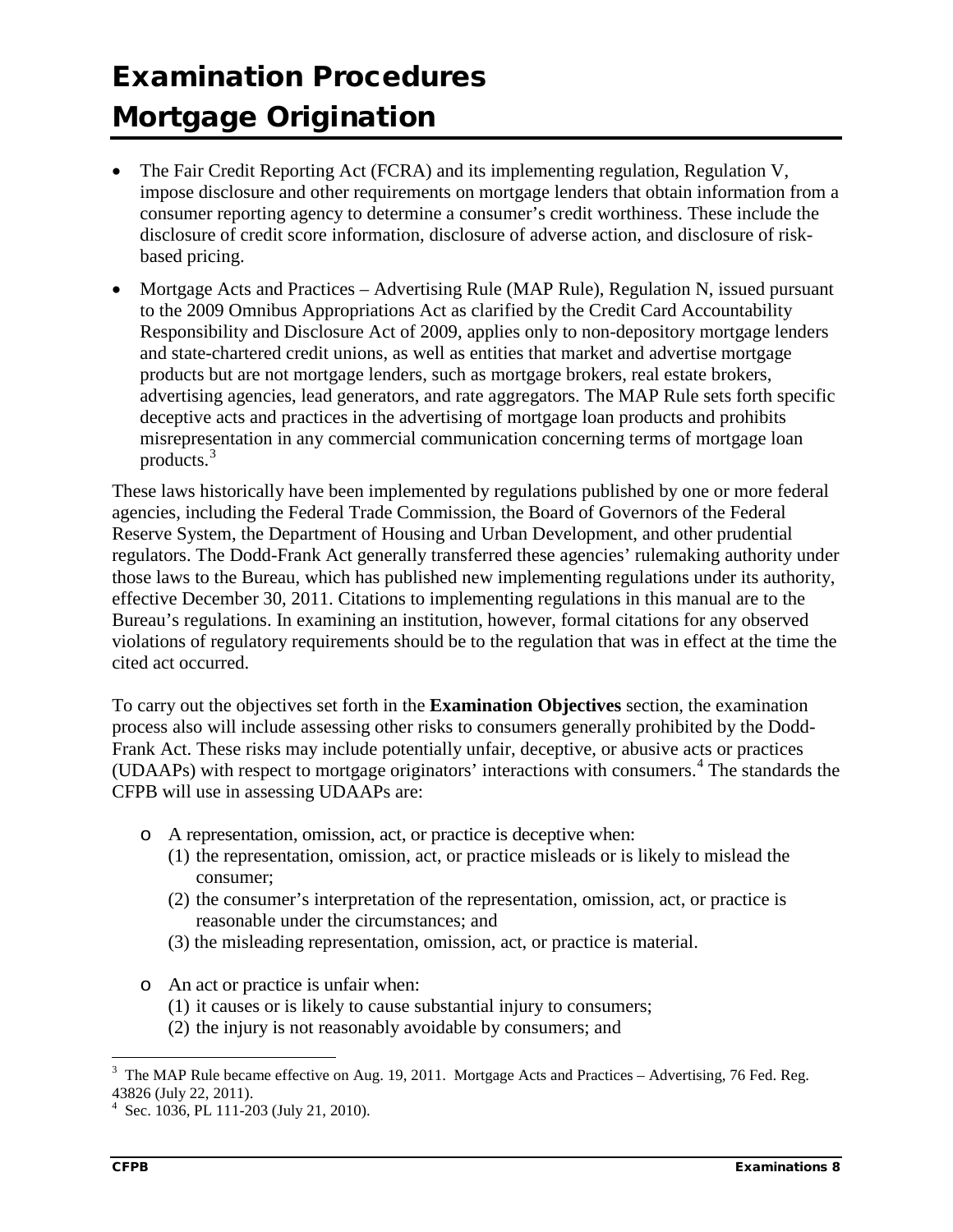- (3) the injury is not outweighed by countervailing benefits to consumers or to competition.
- o An abusive act or practice:
	- (1) materially interferes with the ability of a consumer to understand a term or condition of a consumer financial product or service; or
	- (2) takes unreasonable advantage of
		- a lack of understanding on the part of the consumer of the material risks, costs, or conditions of the product or service;
		- $\blacksquare$  the inability of the consumer to protect the interests of the consumer in selecting or using a consumer financial product or service; or
		- the reasonable reliance by the consumer on a covered person to act in the interests of the consumer.

Please refer to CFPB's examination procedures regarding UDAAPs for more information about the legal standards and the CFPB's approach to examining for UDAAPs.

The particular facts in a case are crucial to a determination of unfair, deceptive, or abusive practices. As set out in the Examination Objectives section, examiners should consult with Headquarters to determine whether the applicable legal standards have been met before a violation of any federal consumer financial law could be cited, including a UDAAP violation.

# **General Considerations**

Completing the following examination modules will allow examiners to develop a thorough understanding of mortgage brokers' and lenders' practices and operations. To complete the modules, examiners should obtain and review, as applicable, each entity's: organizational charts and process flowcharts; board minutes, annual reports, or the equivalent to the extent available; relevant management reporting; policies and procedures; rate sheets; loan applications, loan account documentation, notes, disclosures, and all other contents of loan underwriting and closing files; operating checklists, worksheets, and review documents; relevant computer program and system details; wholesale and correspondent lending agreements, due diligence and monitoring procedures, and lending procedures; underwriting guidelines; compensation policies; historical examination information; audit and compliance reports; management's responses to findings; training programs and materials; third-party contracts; advertisements; and complaints.

Depending on the scope of the examination, examiners should perform transaction testing using approved sampling procedures, which may require use of a judgmental or statistical sample. Examiners also should conduct interviews with management and staff to determine whether they understand and consistently follow the policies, procedures, and regulatory requirements applicable to mortgage lending; manage change appropriately; and implement effective controls. Examiners also should consider observing customer interactions and, if consumer complaints or document review indicate potential concerns, interviewing customers.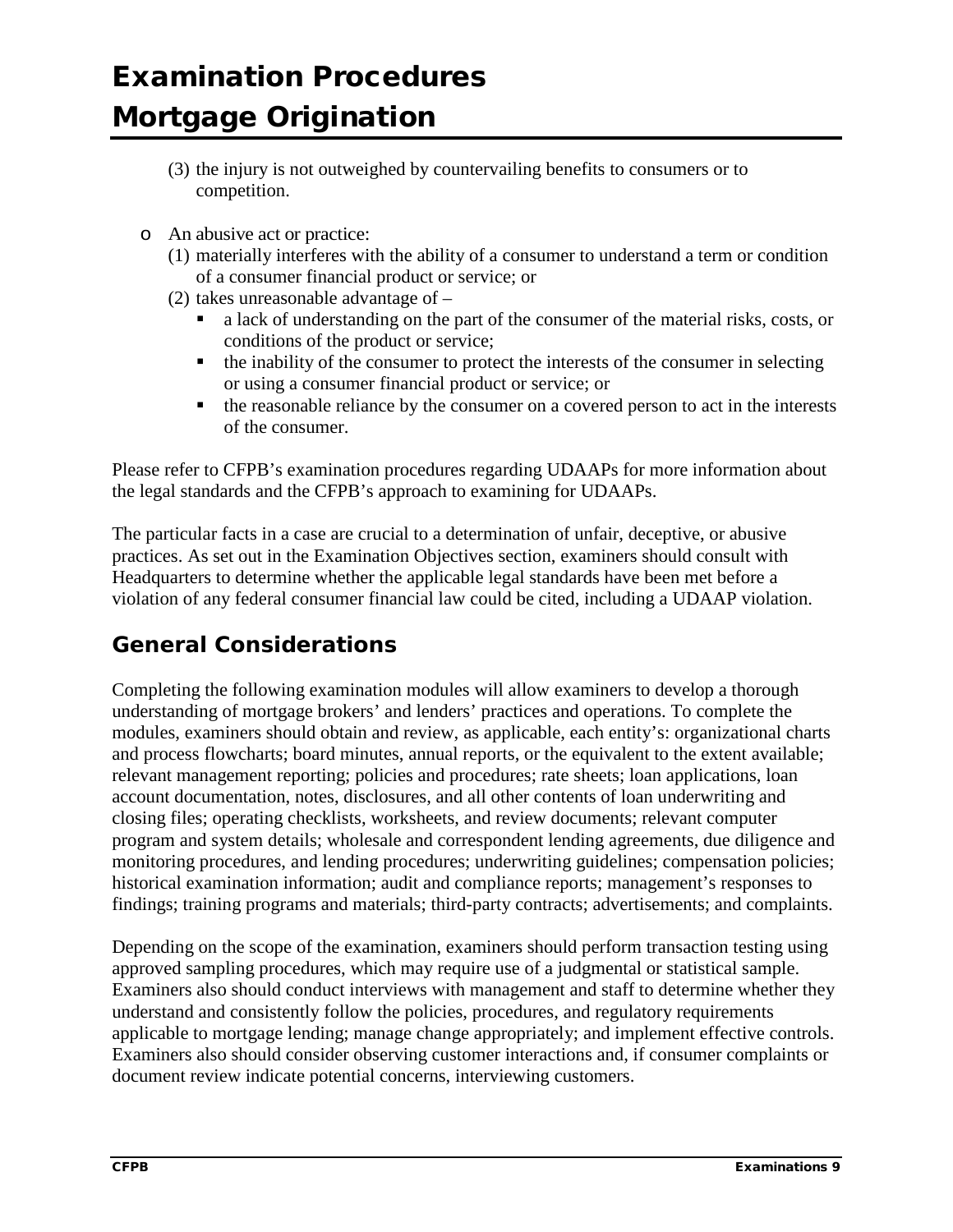# **Examination Procedures**

# **Module 1 – Company Business Model**

Conduct initial interviews for all relevant departments.

- 1. Determine the type of mortgage origination channel(s) used by the entity. Is the entity:
	- Acting as a broker,
	- Acting as a correspondent,
	- Lending through a retail system,
	- Lending through a wholesale or correspondent system, or
	- Using a combination of these strategies?
- 2. Determine the funding source(s) that the entity uses.
- 3. Ascertain the product volume, mix, trends, and concentrations, including in any of the branches.
- 4. Review the organizational chart and reporting structure for mortgage loan origination to determine the reporting structure and responsibilities of key managers.
- 5. Determine whether the quality control (or audit, as applicable), underwriting, and appraisal functions operate independently of the production function (sales unit).
- 6. Review and list the types of products the entity offers. Determine whether the entity offers hybrid ARMs, interest-only loans, Payment Option ARMs, simultaneous second liens, Alt-A loans, or subprime loans. If the entity offers reverse mortgages, determine whether it offers HECMs and, if so, what percentage of the reverse mortgages originated are HECMs.
- 7. Review the qualifications, experience levels, and training programs for originators, processors, underwriters, closers, and the quality control (or audit, as applicable) staff.
- 8. Determine whether the entity uses third parties in conducting its business, such as mortgage brokers (if it is a lender), lead generators or affinity groups, business process outsourcing, processors, underwriters, appraisers, or insurers.
- 9. Review compensation arrangements, including incentive programs for employees and third parties.
- 10. Review the entity's general compliance management system using the compliance management review section of the CFPB examination manual and its fair lending compliance management using Section A of the ECOA Examination Procedures if you have not already done so.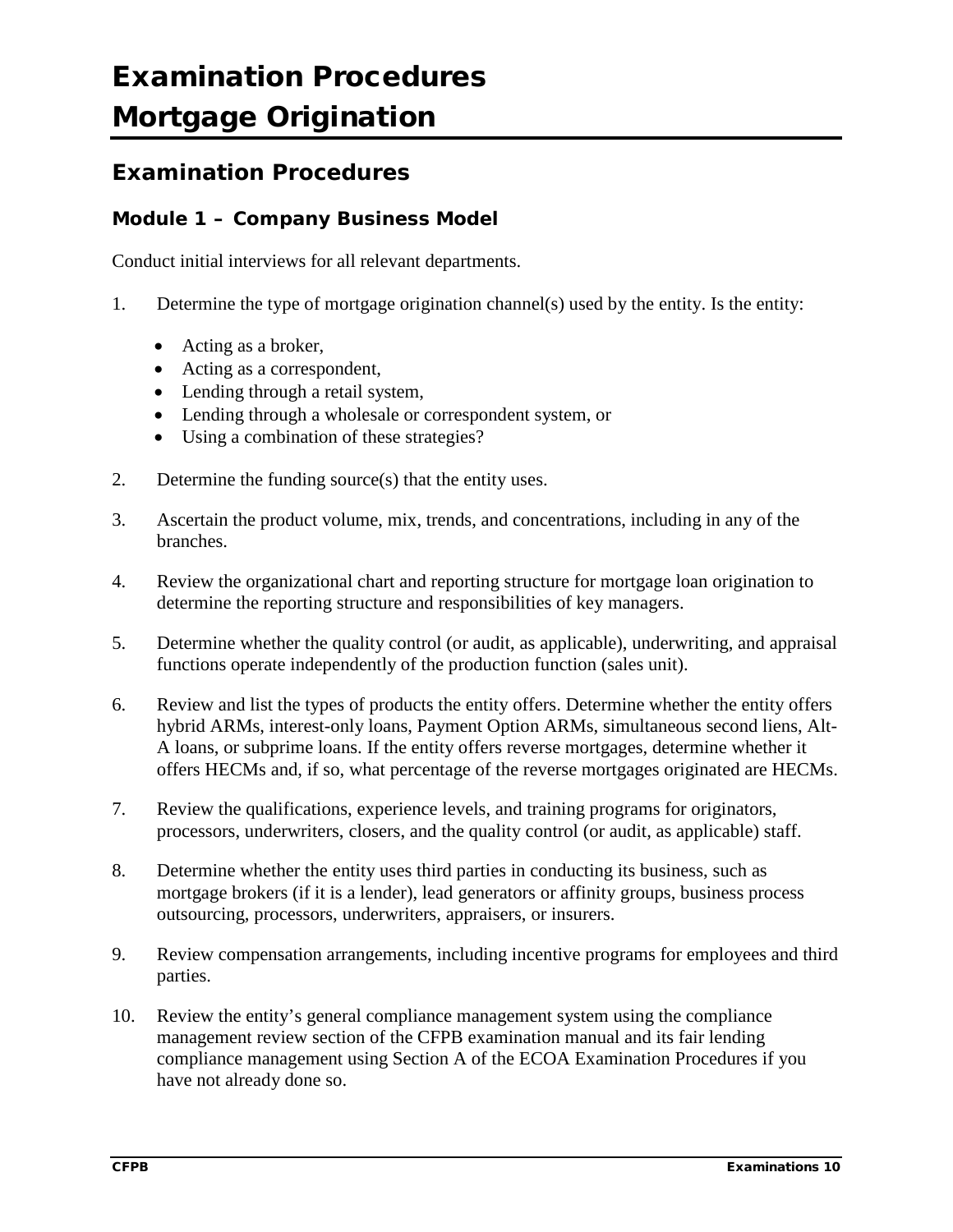# **Module 2 – Advertising and Marketing**

This module applies to both mortgage brokers and mortgage lenders. Examiners should develop a detailed understanding of the entity's marketing program to determine whether its marketing policies, procedures, and practices are consistent with the requirements of applicable laws and regulations. First, examiners should evaluate the originator's advertising materials and disclosures across all media, including: print, television, radio, telephone solicitation scripts, and electronic media including the Internet, email and text messages. If the entity engages in telemarketing, examiners also should listen to a selection of the sales calls. Finally, examiners should determine whether the entity employs or acts as a third-party lead generator, and should understand the extent of any relationships that the entity has with affiliated or other third parties (i.e., as a broker or agent) to advertise, offer, or provide loans or other products and services.

# **TILA, Reg. Z**

- 1. Assess compliance with TILA, Advertising Provisions, for advertisements concerning open-end accounts. Please refer to the examination procedures regarding TILA, 12 CFR § 1026.16, for more information.
- 2. Assess compliance with TILA, Advertising Provisions, for advertisements concerning closed-end loans. Please refer to the examination procedures regarding TILA, 12 CFR § 1026.24, for more information.

### **RESPA, Reg. X**

3. Determine whether the entity complies with RESPA Section 8 prohibitions against giving or accepting kickbacks for the referral of settlement service business and unearned fees. Please refer to the examination procedures regarding RESPA, 24 CFR § 1024.14, for more information.

### **ECOA, Reg. B**

4. Assess compliance with ECOA's prohibition against discrimination or discouragement on a prohibited basis. Please refer to the examination procedures regarding ECOA / Regulation B, 12 CFR § 1002.4, for more information. See Module 6 for more information on fair lending examinations.

#### **SAFE Act**

5. For federally regulated depository institutions and certain of their subsidiaries, assess compliance with the SAFE Act's requirements to register in the NMLSR (and obtain a unique identifier) and to maintain that registration. For examinations of those institutions, please refer to the SAFE Act examination procedures for more information.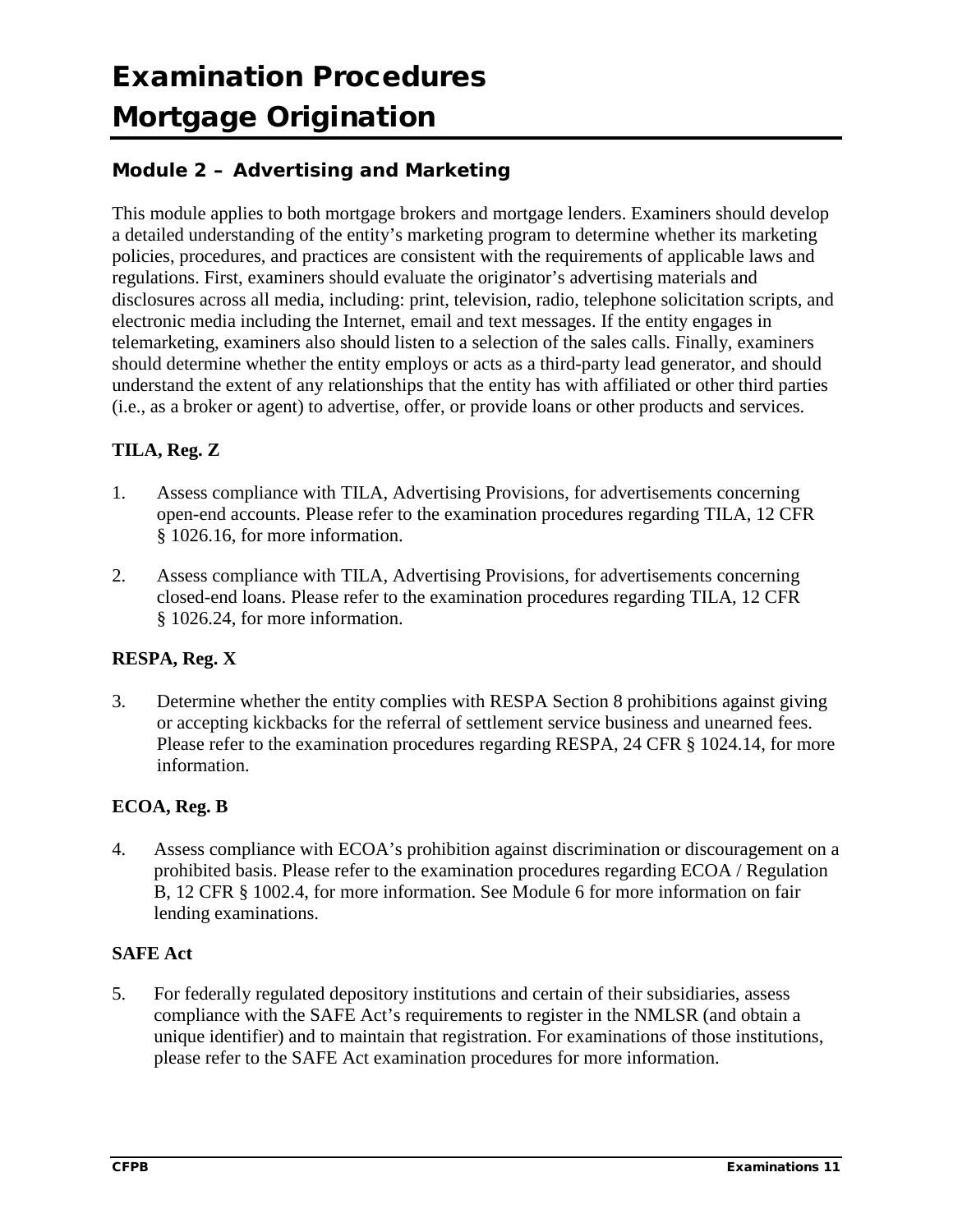#### **Other Risks to Consumers – General**

- 6. Determine whether advertisements and promotional materials for mortgage loan products contain material misrepresentations, expressly or by implication, of the following:<sup>[5](#page-7-1)</sup>
	- a. the existence, nature, or amount of fees or other costs;
	- b. number, amount, or timing of payments, including whether the payment includes amounts for monthly escrow payments for taxes and insurance;
	- c. credit qualifications for a particular product or program;
	- d. potential for default;
	- e. product type;
	- f. product effectiveness with respect to debt elimination;
	- g. nature of counseling services; or
	- h. the existence, nature, or amount of prepayment penalties.
- 7. Determine whether advertisements and promotional materials for mortgage loan products contain misleading representations that a lender or broker is acting in a fiduciary capacity or in the consumer's best interest.
- 8. Determine whether advertisements and promotional materials for mortgage loan products clearly disclose all material limitations or conditions on the terms or availability of products or services, such as:
	- a. special interest rates for a limited time period (teaser rates);
	- b. the expiration date for terms that apply only during an introductory period;
	- c. interest rate resets that could cause significant increases in payments;
	- d. material prerequisites for obtaining particular products, services, or benefits (e.g., discounts, refunds or rebates);
	- e. non-amortizing or less-than-fully amortizing loan terms;
	- f. balloon payments; or
	- g. prepayment penalties.
- 9. Determine whether advertisements and promotional materials avoid using fine print, separate statements, or inconspicuous disclosures to correct potentially misleading headlines.
- <span id="page-11-0"></span>10. If additional products or services are sold or offered in connection with the loan, such as credit insurance products, home warranties, or annuities, determine whether advertisements and promotional materials provide timely, clear, and understandable information about the existence of costs, payment terms, penalties, or other terms and charges, the reasons for their imposition, and the salesperson's compensation from cross-sales.

 <sup>5</sup> The MAP Rule, 16 CFR § 1014.3, which applies to nonbanks and certain state-chartered credit unions, lists 19 examples of specific prohibited claims, including the claims described in this item.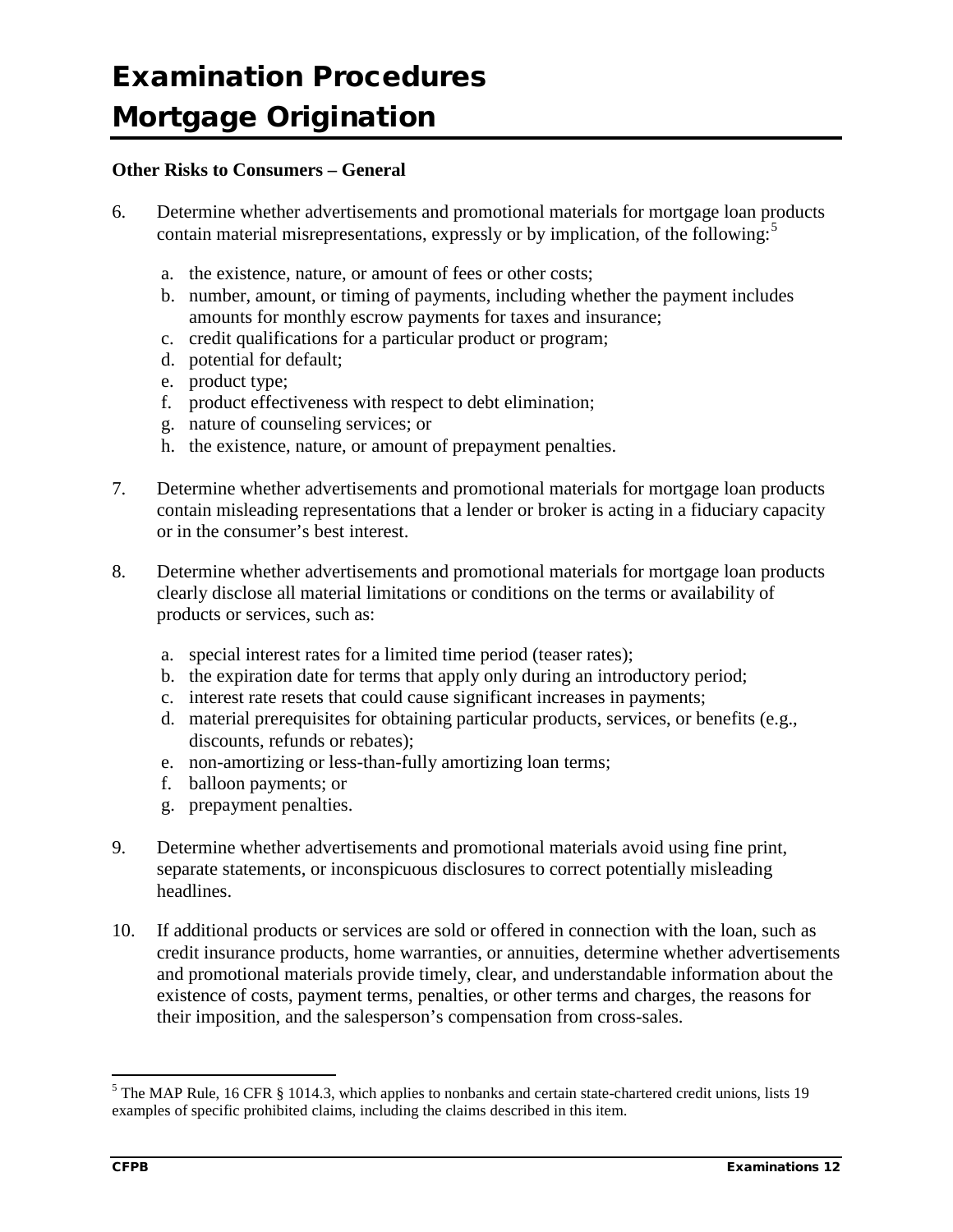- 11. Determine the target audience for each type of advertisement and product and whether the entity designs advertisements, promotional materials, disclosures and scripts to be comprehensible by the target audience.
- 12. Determine whether the entity maintains appropriate procedures for resolving complaints about marketing practices.

#### **Other Risks to Consumers - Non-traditional Mortgage Loans**

- 13. Determine whether advertisements and promotional materials:
	- a. Provide information about the costs, terms, and features associated with nontraditional mortgage loans, including information about payment shock, balloon clauses, negative or less than full amortization, prepayment penalties, and the cost of reduced documentation;
	- b. Provide timely, clear, and understandable information about the relative risks of nontraditional mortgage products;
	- c. Clearly disclose key terms, including limitations and conditions that are important in enabling the consumer to make an informed decision regarding whether the product or service meets the consumer's needs.

#### **Other Risks to Consumers - Reverse Mortgages**

- 14. Determine whether the entity offers other financial products, like an annuity or long-term care insurance, with the proceeds of the reverse mortgage. If so, determine whether the entity provides timely, clear, and understandable information about these products.
- 15. Determine whether the entity provides timely, clear, and understandable information about the costs and relative risks of reverse mortgages.
- 16. Determine whether the entity provides timely, clear, and understandable information about the requirements to pay property taxes, insurance, utilities, maintenance, and other expenses after obtaining a reverse mortgage.
- 17. Determine whether the entity provides timely, clear, and understandable information about the circumstances under which the borrower may be required to pay the loan in full.
- 18. Determine whether the entity has adequate safeguards against improper marketing of reverse mortgages to seniors who have medical or cognitive problems or in situations raising concerns about undue influence by third parties.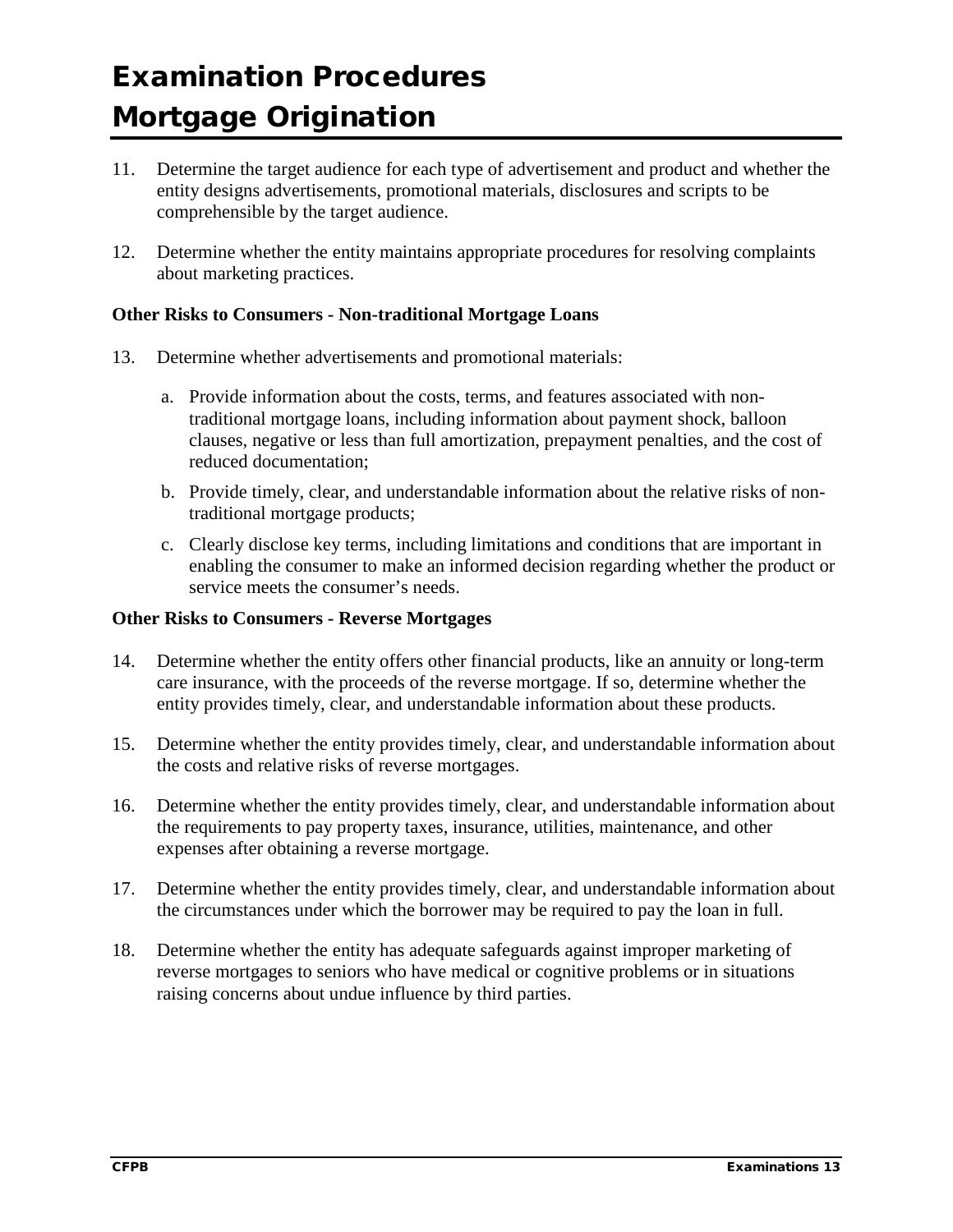### **Conduct of Employees and Third Parties**

- 19. Determine whether the entity has developed appropriate training and monitoring policies and procedures for employees and third parties, including:
	- a. monitoring outbound calls to consumers to ensure compliance with applicable law and internal policies;
	- b. ensuring third-party service provider compliance with legal obligations; and
	- c. regular evaluations of employee and third-party performance.

Refer to the Compliance Management Review - Compliance Program examination procedures for more information.

# **Module 3 – Loan Disclosures and Terms**

When lenders take applications, evaluate applicants, and originate mortgage loans, they are subject to disclosure and legal requirements. Examiners should identify acts, practices, or materials that indicate potential violations of federal consumer financial laws.

- 1. Examiners should review financial institution policies, procedures, and systems to determine whether the applicable disclosures listed below are scheduled to be furnished when required.
- 2. Examiners should obtain a list of consumer accounts and select a sample for further review.
	- a. Consider weighting the sample so that more loans from branches with a larger volume of complaints are reviewed.
	- b. Obtain complete loan files, which contain the disclosures required by federal consumer financial laws and other legal documents, as well as underwriting documents, rate sheets, and all documents provided to the consumer.
- 3. Review the sample of loan origination files to assess the adequacy and completeness of required disclosures, as described below.
- 4. Determine whether the disclosures were made as required and ensure the presence and accuracy of the items below, as applicable.
- 5. If consumer complaints or document review indicate potential violations in the areas discussed below, examiners also may conduct review of recorded telephone calls and/or complaints, if available, and interviews of consumers from the sample and ask questions relevant to each topic area below.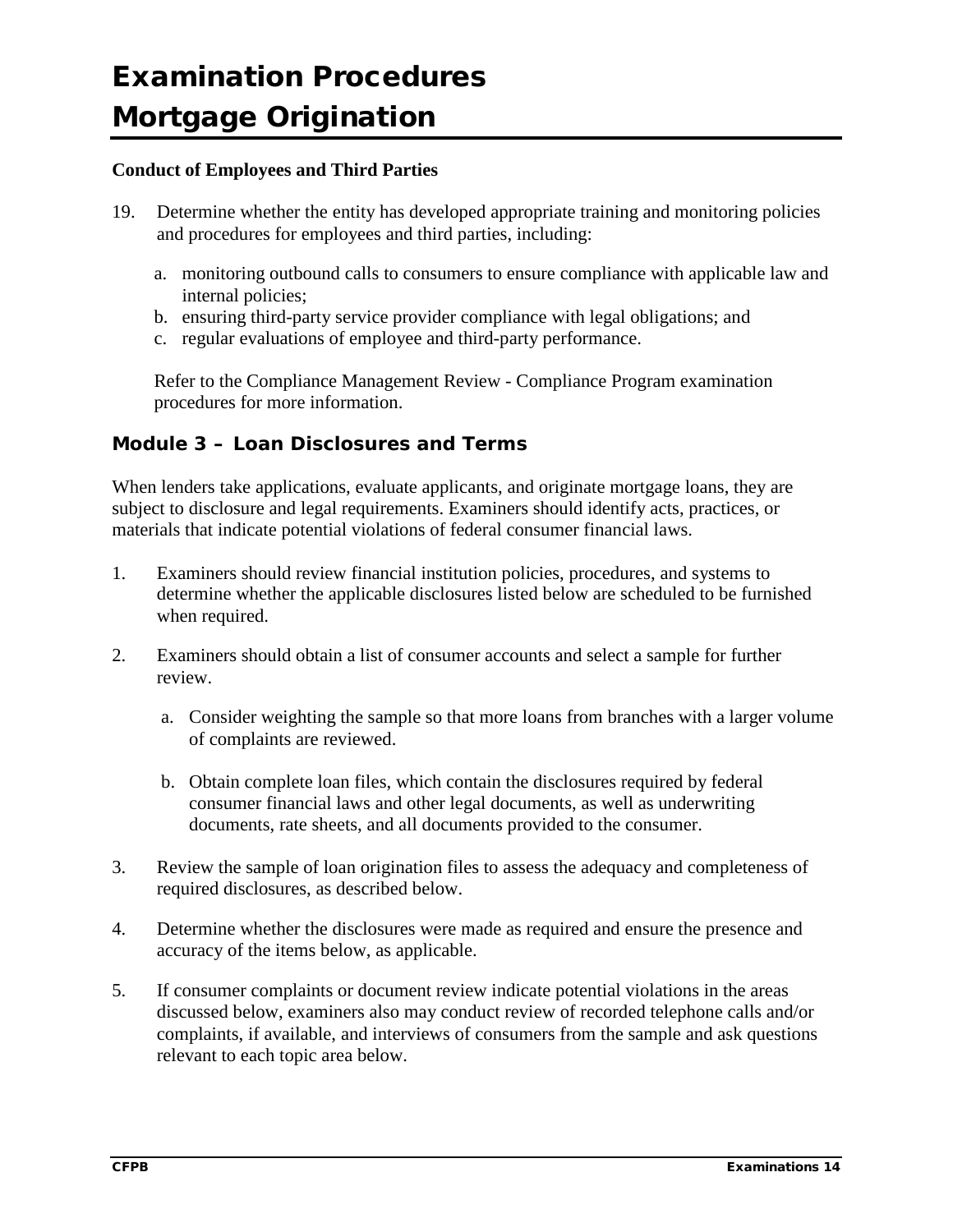# **RESPA, Reg. X**

Under RESPA and its implementing regulation, Regulation X, the lender/creditor is responsible for providing the Good Faith Estimate (GFE) and the Settlement Cost Booklet. The regulations permit the mortgage broker to provide the disclosures, but the lender must ascertain whether the GFE has been provided. During an examination of a mortgage broker, examiners should determine whether it has agreed to provide the GFE and Booklet and if so, whether it is doing so.

- 6. For mortgage lenders, determine whether the lender complies with RESPA Special Information Booklet Provisions. Please refer to the examination procedures regarding RESPA, 24 CFR § 1024.6, for more information.
- 7. For mortgage lenders, determine whether the lender complies with RESPA GFE requirements. Please refer to the examination procedures regarding RESPA, 24 CFR § 1024.7, for more information.
- 8. For any person making a referral to an entity that is part of an affiliated business arrangement, determine whether the entity complies with RESPA requirements for affiliated business arrangements. Please refer to the examination procedures regarding RESPA, 24 CFR § 1024.15, for more information.
- 9. Review the final settlement statement (HUD-1 or HUD-1A), and assess compliance with RESPA disclosure requirements and tolerance limits on settlement charges. Please refer to the examination procedures regarding RESPA, 24 CFR § 1024.7, for more information.

### **TILA, Reg. Z**

- 10. Assess compliance with TILA's disclosure provisions, including appropriate disclosure of amount financed, annual percentage rate, and payment schedule or rate and payment summary table (as applicable). Please refer to the examination procedures regarding TILA, 12 CFR § 1026.4, § 1026.5, § 1026.40, and § 1026.6 (open-end accounts) and § 1026.4, §§ 1026.17 – 1026.20 (closed-end accounts), for more information.
- 11. Assess compliance with TILA disclosure provisions for appropriate calculation of finance charge and annual percentage rate. Please refer to the examination procedures regarding TILA, 12 CFR § 1026.4 and § 1026.14 (open-end accounts) and § 1026.4 and § 1026.22 (closed-end accounts), for more information.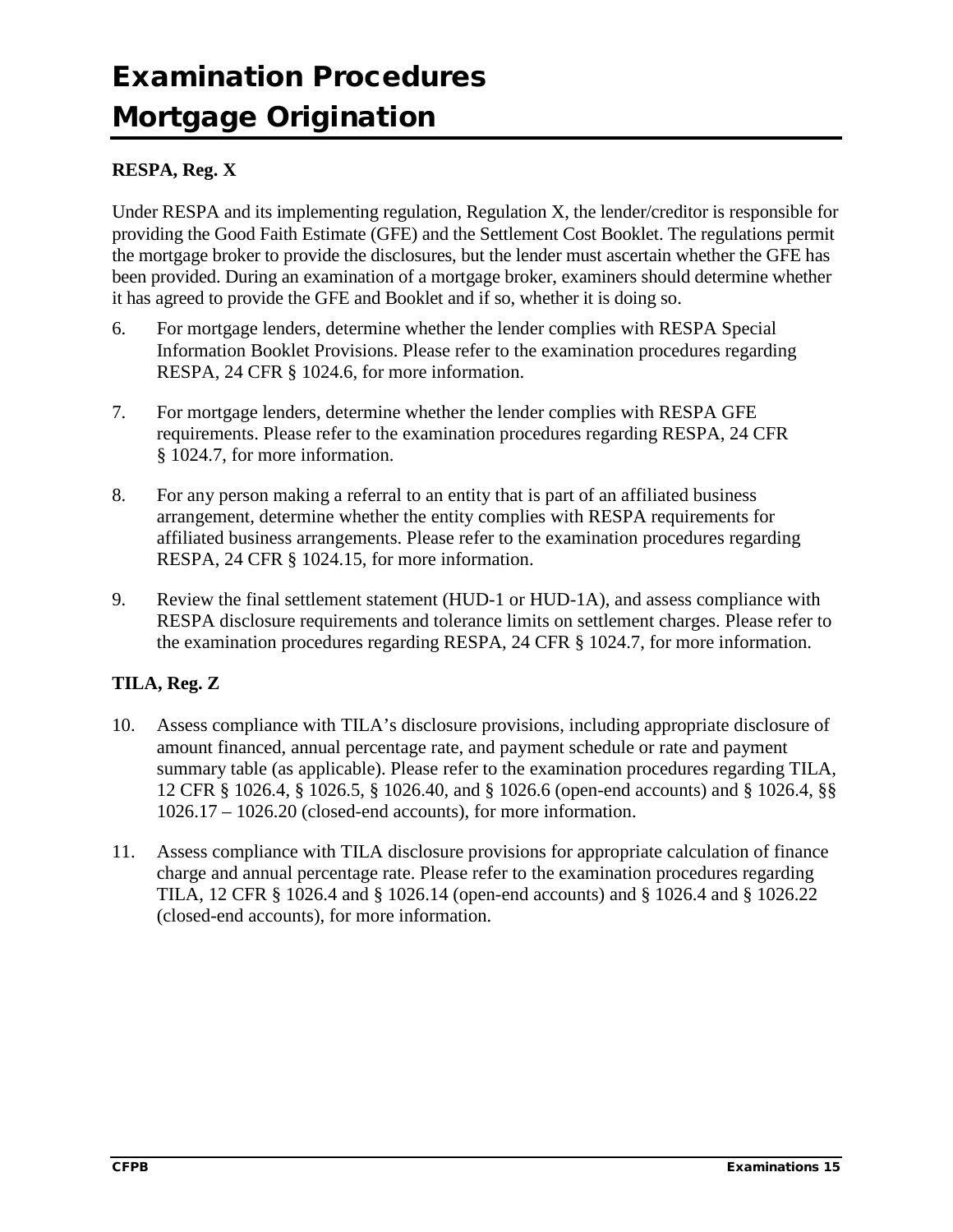- 12. If the creditor originates high-cost mortgage loans, assess compliance with TILA provisions concerning those mortgage loans.<sup>[6](#page-11-0)</sup> Please refer to the examination procedures regarding TILA, 12 CFR § 1026.32 and § 1026.34, for more information.
- 13. If the creditor originates reverse mortgage loans, assess compliance with TILA provisions concerning those loans. Please refer to the examination procedures regarding TILA, 12 CFR § 1026.33, for more information.
- 14. If the creditor originates higher-priced mortgage loans, assess compliance with TILA provisions concerning those loans.<sup>[7](#page-15-0)</sup> Please refer to the examination procedures regarding TILA, 12 CFR § 1026.35, for more information.
- 15. Ensure that the creditor does not structure a high-cost or higher-priced mortgage loan as an open-end plan to evade the requirements of Reg. Z.
- 16. If the creditor originates high-cost mortgage loans, assess compliance with TILA and Reg. Z provisions concerning restrictions on prepayment penalties and required escrow account for property taxes and homeowners insurance, for high-cost, closed-end mortgages. Please refer to the examination procedures regarding Reg. Z, 12 CFR § 1026.32, for more information.

## **ECOA, Reg. B, Adverse Action Notices**

- 17. Review loan files to determine whether ECOA adverse action notices were provided when required. Please refer to the examination procedures regarding Reg. B, 12 CFR § 1002.9, for more information.
- 18. Assess compliance with ECOA's prohibition against discrimination or discouragement on a prohibited basis. Please refer to the examination procedures regarding ECOA / Regulation B, 12 CFR § 1002.4, for more information. See Module 6 for more information on fair lending examinations.

 $6$  A "high-cost" loan is a consumer credit transaction secured by the consumer's principal dwelling, in which either: • The APR at consummation will exceed by more than 8 percentage points for first-lien mortgage loans, or by more than 10 percentage points for subordinate-lien mortgage loans, the yield on Treasury securities having comparable periods of maturity to the loan's maturity (as of the 15th day of the month immediately preceding the month in which the application for the extension of credit is received by the creditor); or

<sup>•</sup> The total points and fees (as defined in the regulation) payable by the consumer at or before loan closing will exceed the greater of 8 percent of the total loan amount or \$579 for the calendar year 2010. (This dollar amount is adjusted annually based on changes in the Consumer Price Index. See staff commentary to 12 CFR

<span id="page-15-1"></span><span id="page-15-0"></span><sup>§ 1026.32(</sup>a)(1)(ii) for a historical list of dollar amount adjustments.)<br>
<sup>7</sup> A "higher-priced" mortgage loan is a consumer credit transaction secured by the consumer's principal dwelling with an APR that exceeds the average prime offer rate for a comparable transaction as of the date the interest rate is set by: 1.5 or more percentage points for loans secured by a first lien on a dwelling; or 3.5 or more percentage points for loans secured by a subordinate lien on a dwelling.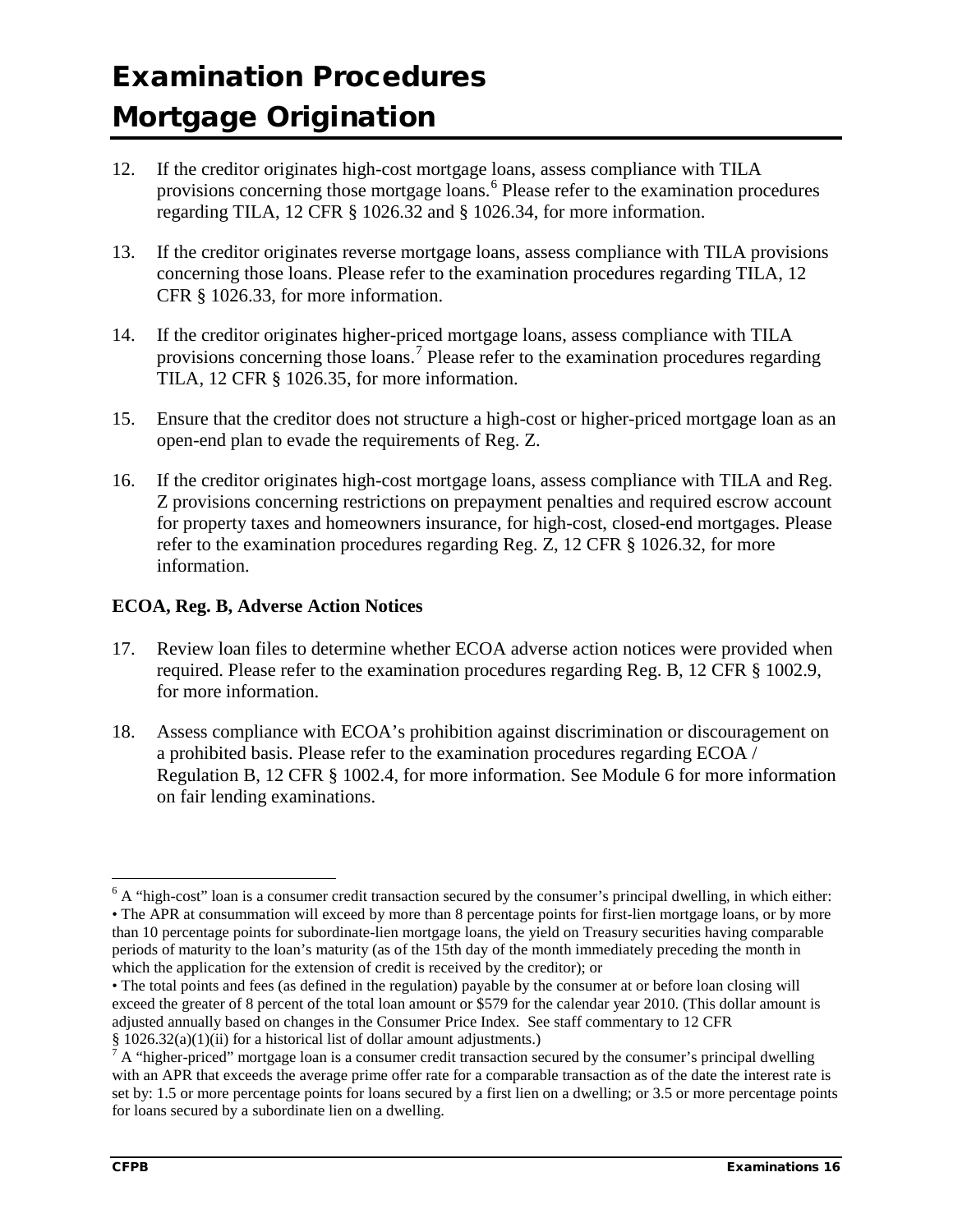## **FCRA, Reg. V**

19. Review the loan file to determine whether FCRA adverse action and risk-based pricing notices were provided when required. Please refer to the examination procedures regarding FCRA, 15 U.S.C. § 1681m(a) and 12 CFR § 1022.72, for more information.

#### **Home Owners Protection Act**

20. Determine whether the entity provided a notice to the borrower of the borrower's ability to terminate private mortgage insurance. Please refer to the examination procedures regarding the Home Owners Protection Act for more information.

#### **Other Risks to Consumers**

- 21. Review the loan file to determine whether loan documentation, including income documentation, has been altered or forged. Any indications of fraud should be handled in accordance with CFPB internal consultation procedures, and examiners should refer them to other authorities, as appropriate.
- 22. Review policies and procedures regarding rate locks, and review the loan file to determine whether there are instances where consumers lose their rate locks prior to its expiration, resulting in their being placed in more expensive mortgage products, despite obtaining a rate lock and submitting all required documentation within required time frames.

### **Module 4 – Underwriting, Appraisals, and Originator Compensation**

Underwriting, appraisals, and originator compensation are important parts of the origination process and important areas for review.

#### **Underwriting**

This section of the Procedures applies only to mortgage lenders, not mortgage brokers.

#### **TILA, Reg. Z – High-cost or higher-priced mortgage loans**

If the entity originates high-cost mortgage loans (12 CFR § 1026.32) or higher-priced mortgage loans (12 CFR § 1026.35), assess compliance with provisions concerning the borrower's repayment ability for closed-end, high-cost mortgages, including required documentation of income and assets. Please refer to the examination procedures regarding Reg. Z, 12 CFR § 1026.32 and § 1026.35, for more information.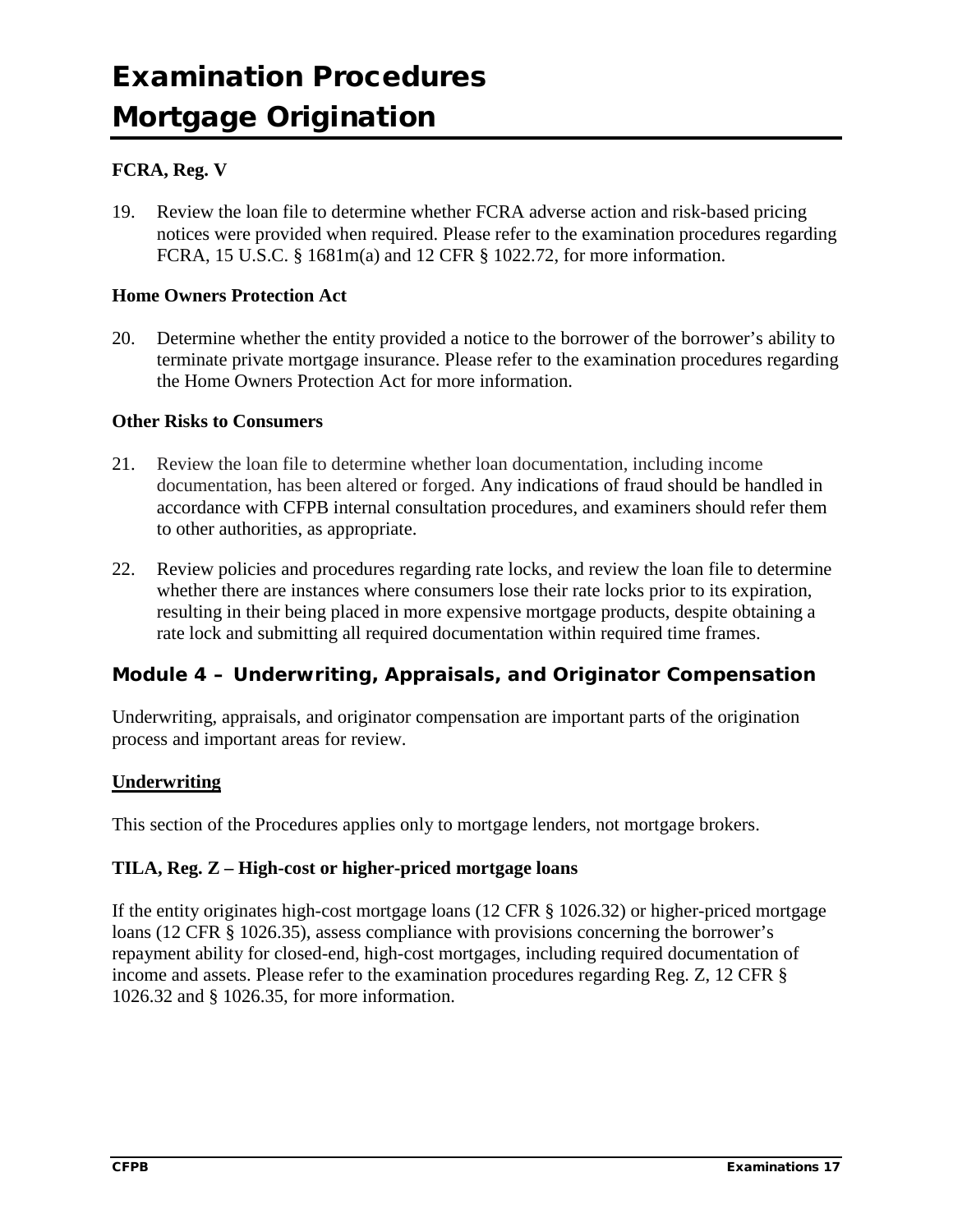#### **Other Risks to Consumers**

- 1. Review the mortgage lender's underwriting policies and guidelines to determine whether they contain:
	- a) Verifiable standards for qualifying borrowers, including ranges/limits for applicable debt-to-income (DTI) ratios, credit scores, and loan-to-value (LTV) ratios for the different loan products offered by the institution.
	- b) Authenticated processes and bases for approving exceptions to underwriting standards.
	- c) Standards and methods for determining, verifying, and documenting that the borrower has the ability to repay the loan.
- 2. Review communication logs or notes in the mortgage loan files, and interview sales and production staff of the mortgage lender or broker to determine the independence of underwriters from the sales or production unit, with an emphasis on any influence mortgage loan originators may have over underwriters.
- 3. Determine whether the compensation systems for underwriters (whether in-house or contracted) affects their incentives concerning the speed and quality of their underwriting.
- 4. If the lender offers non-traditional or subprime loan products:
	- a) Determine if underwriting standards take adjusted payments into account in considering borrower ability to repay at expected payment change dates.
	- b) If the lender offers loans that have two or more risky characteristics (called "risk layering"), determine whether risk layering is taken into account as part of the underwriting policies, whether any mitigating factors are required for approval, and whether actual underwriting practices conform with policies. Risky characteristics are any of the following:
		- Limited or no documentation of income, assets, and/or employment;
		- Simultaneous second lien;
		- Negative amortization, option payment, or interest-only features;
		- Introductory rate 200 basis points or more below fully-indexed rate;
		- Borrowers with subprime characteristics;
		- No escrow for property taxes and homeowner's insurance;
		- Extended amortization period or extended loan terms; or
		- Balloon clauses.
	- c) Determine whether a customer is referred up to prime if he qualifies for prime and whether the referral is structured or framed to discourage the customer from applying for a prime loan.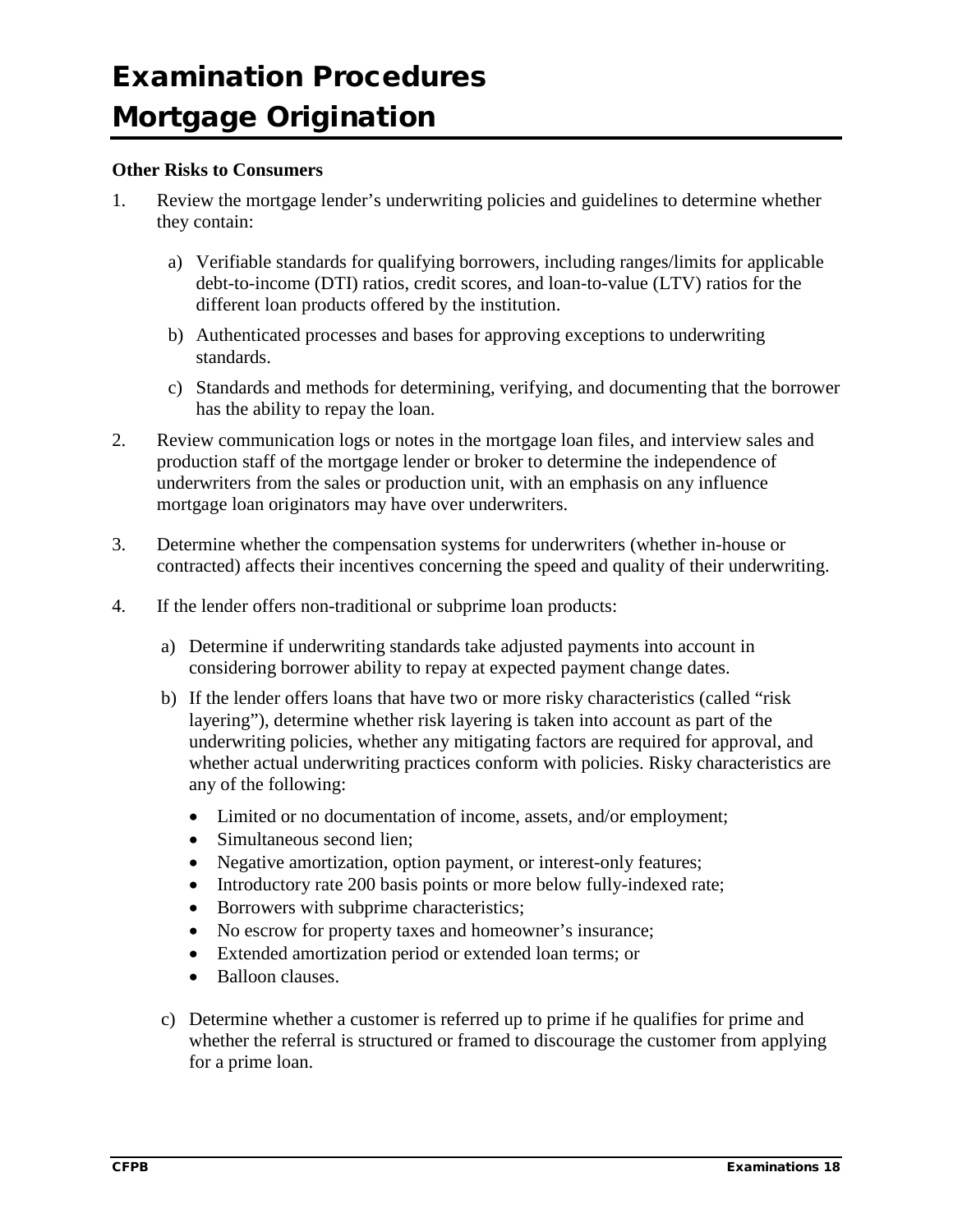- 5. Review the documentation used to make underwriting decisions, including applications, tax returns, verifications of income, assets, and employment, credit reports, and all other required documentation to determine that the entity complied with applicable underwriting policies and procedures and with regulatory requirements. If not, determine the reasons for and frequency of exceptions.
- 6. For loans made using automated underwriting systems, determine whether the originator entered the correct inputs and that all of the conditions on the feedback certificate were satisfied and documented before the loan was funded.
- 7. Confirm that the lender has an adequate quality assurance program both pre-funding and post-closing to detect and correct any violations of its underwriting policies.
- 8. Determine whether the lender has appropriate policies and procedures related to underwriting of loans to be sure that the borrower is able to repay without selling or refinancing and whether the lender is adhering to its policies.
- 9. Determine whether the lender frequently uses exceptions to override underwriting decisions in order to allow a greater volume of loans into the pipeline.
- 10. Review underwriting guidelines and use of exceptions for changes and deterioration in lending standards.

### **ECOA**

11. Assess compliance with ECOA's prohibition against discrimination or discouragement on a prohibited basis. Please refer to the examination procedures regarding ECOA / Regulation B, 12 CFR § 1002.4, for more information. See Module 6 for more information on fair lending examinations.

### **Appraisals**

Review appraisal policies and procedures. Interview employees about their relationships with independent third-party appraisers to determine whether there are conflicts of interest. Determine whether the entity has an affiliated appraisal company or appraisal management company.

### **TILA, Reg. Z – Valuation Independence**

12. Determine whether the lender complies with the Reg. Z requirements for valuation independence. Please refer to the examination procedures regarding Reg. Z, 12 CFR § 1026.42 for more information.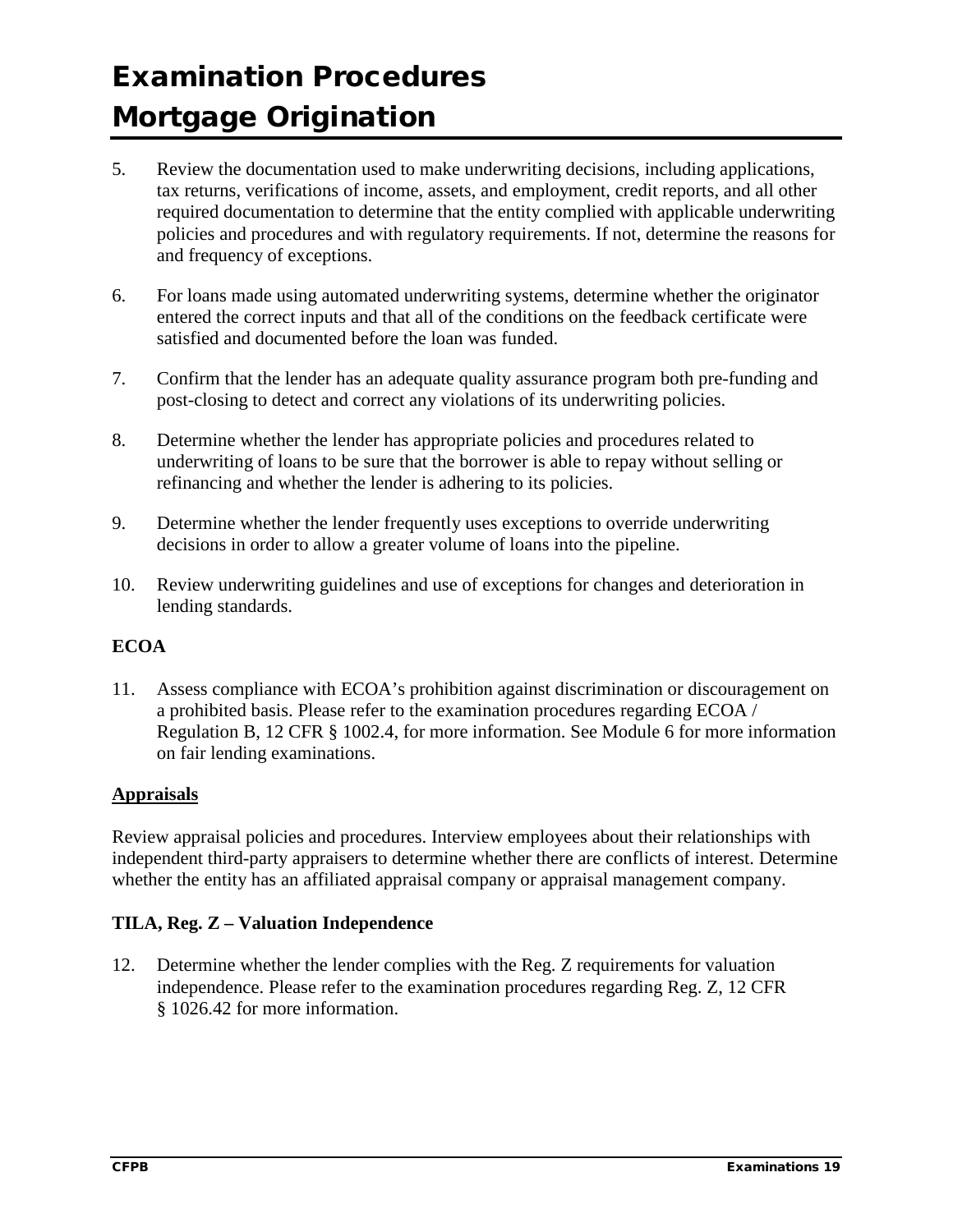### **ECOA, Reg. B – Providing Appraisal Reports**

13. Determine whether the regulated entity provides appraisals to applicants in accordance with Regulation B, 12 CFR § 1002.14.

#### **Other Risks to Consumers**

- 14. Determine whether practices of the mortgage lender or its employees undermine appraisal independence.
- 15. Confirm that the entity maintains adequate oversight of the appraisers it uses (including termination where necessary) and safeguards against appraisal fraud.

#### **Originator Compensation**

Review compensation policies and procedures. Interview employees to assess the entity's actual compensation practices. Review loan files and originator compensation records to confirm that the entity is complying with its applicable policies and procedures.

#### **TILA, Reg. Z - Prohibited Payments to Loan Originators**

- 16. Determine that, in connection with a consumer credit transaction secured by a dwelling, no loan originator receives and no person pays to a loan originator, directly or indirectly, compensation that is based on any of the transaction's terms or conditions (12 CFR § 1026.36(d)(1)(i)).<sup>[8](#page-15-1)</sup> Please refer to the examination procedures regarding Reg. Z, 12 CFR  $§ 1026.36(d)(1)(i)$  for more information.
- 17. If any loan originator receives compensation directly from a consumer in a consumer credit transaction secured by a dwelling, determine that  $(12 \text{ CFR } \S \ 1026.36(d)(2))$ :
	- a) No loan originator receives compensation, directly or indirectly, from any person other than the consumer in connection with the transaction (12 CFR  $\S$  1026.36(d)(2)(i)); and
	- b) No person who knows or has reason to know of the consumer-paid compensation to the loan originator (other than the consumer) pays any compensation to a loan originator, directly or indirectly, in connection with the transaction (12 CFR § 1026.36(d)(2)(ii)). Please refer to the examination procedures regarding Reg. Z, 12 CFR  $§$  1026.36(d)(2), for more information.

<sup>&</sup>lt;sup>8</sup> This prohibition does not apply if the loan originator receives compensation directly from a consumer in a consumer credit transaction secured by a dwelling. Additionally, the amount of credit extended is not deemed to be a transaction term or condition, provided compensation received by or paid to a loan originator, directly or indirectly, is based on a fixed percentage of the amount of credit extended. Such compensation may be subject to a minimum or maximum dollar amount.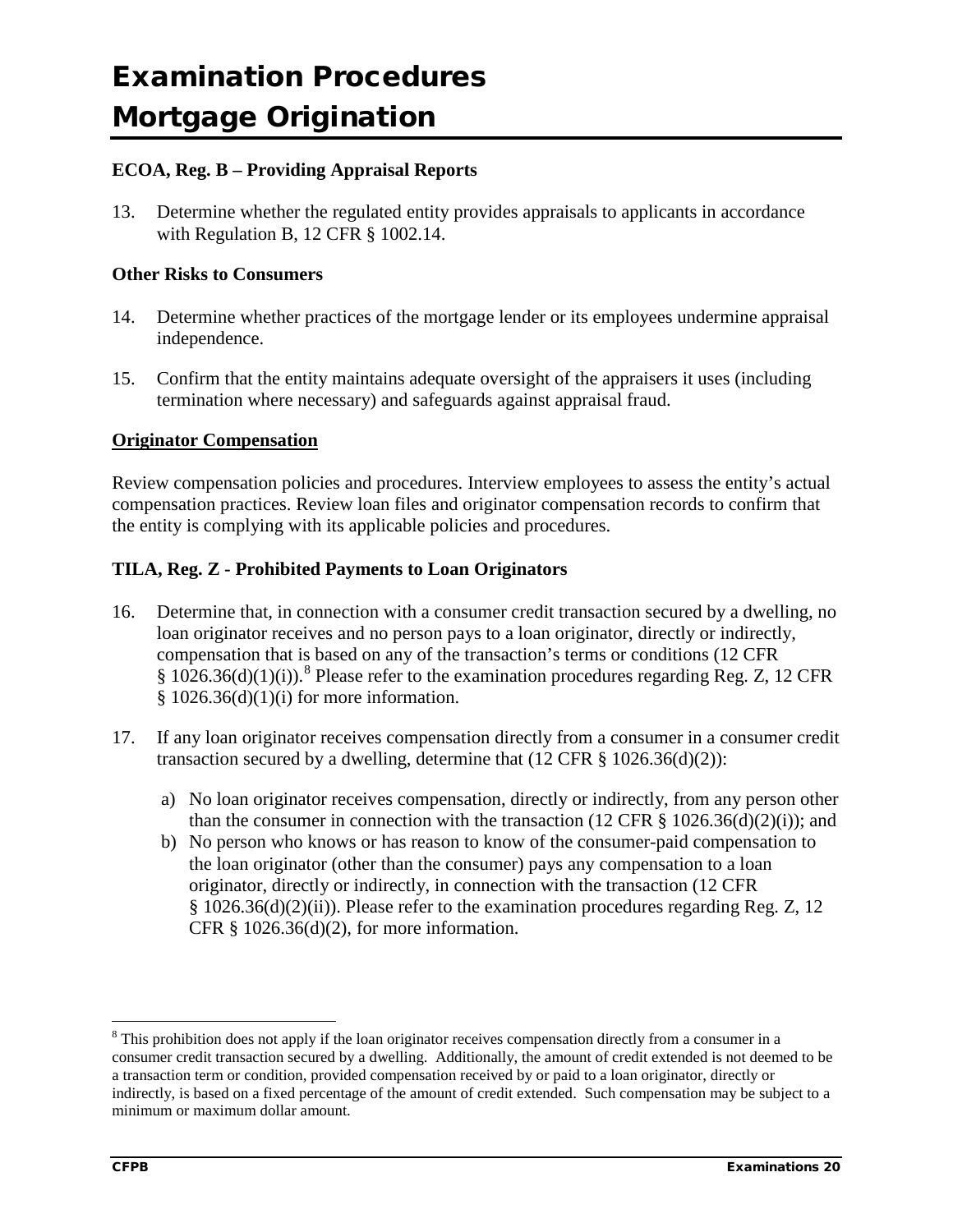## **TILA, Reg. Z - Prohibition on Steering**

18. Confirm that, in connection with a consumer credit transaction secured by a dwelling, a loan originator does not direct or "steer" a consumer to consummate a transaction based on the fact that the originator will receive greater compensation from the creditor in that transaction than in other transactions the originator offered or could have offered to the consumer, unless the consummated transaction is in the consumer's interest (12 CFR § 1026.36(e)(1)). The rule provides a safe harbor to facilitate compliance with the prohibition on steering in 12 CFR § 1026.36(e)(1). The loan originator is deemed to comply with the anti-steering prohibition if the consumer is presented with loan options that meet specific conditions for each type of transaction in which the consumer expressed an interest. Please refer to the examination procedures regarding Reg. Z, 12 CFR § 1026.36(e)(1), for more information.

### **ECOA**

19. Assess compliance with ECOA's prohibition against discrimination or discouragement on a prohibited basis. Please refer to the examination procedures regarding ECOA / Regulation B, 12 CFR § 1002.4, for more information. See Module 6 for more information on fair lending examinations.

### **Module 5 – Closing**

In addition to making sure they comply with the disclosure requirements covered in Module 3 – Mortgage Disclosures and Terms, lenders are responsible for the way their closings are conducted. If consumer complaints or document review indicate potential violations in these areas, examiners also may conduct interviews of consumers from the sample and ask questions relevant to each topic area below.

- 1. Determine whether the entity has adopted written policies and procedures to ensure that all disclosures required to be provided to the borrower at or before closing, including the final TILA disclosure, HUD-1 (or HUD-1A), servicing transfer disclosure, PMI cancellation notice, and privacy and opt-out notices, were provided.
- 2. Determine whether the entity allows borrowers to choose their settlement agents or requires the borrowers to use any other settlement service provider (other than an attorney, credit reporting agency, or appraiser chosen by the entity to represent its interests in the transaction, all of which are permitted).
- 3. Review the sample of loan files to assess the entity's closing procedures.
- 4. Determine whether the settlement agent established escrow accounts for taxes and insurance as required for higher-priced mortgages under Reg. Z, 12 CFR § 1026.35(b)(3). Please refer to the examination procedures regarding Reg. Z, 12 CFR § 1026.35(b)(3), for more information.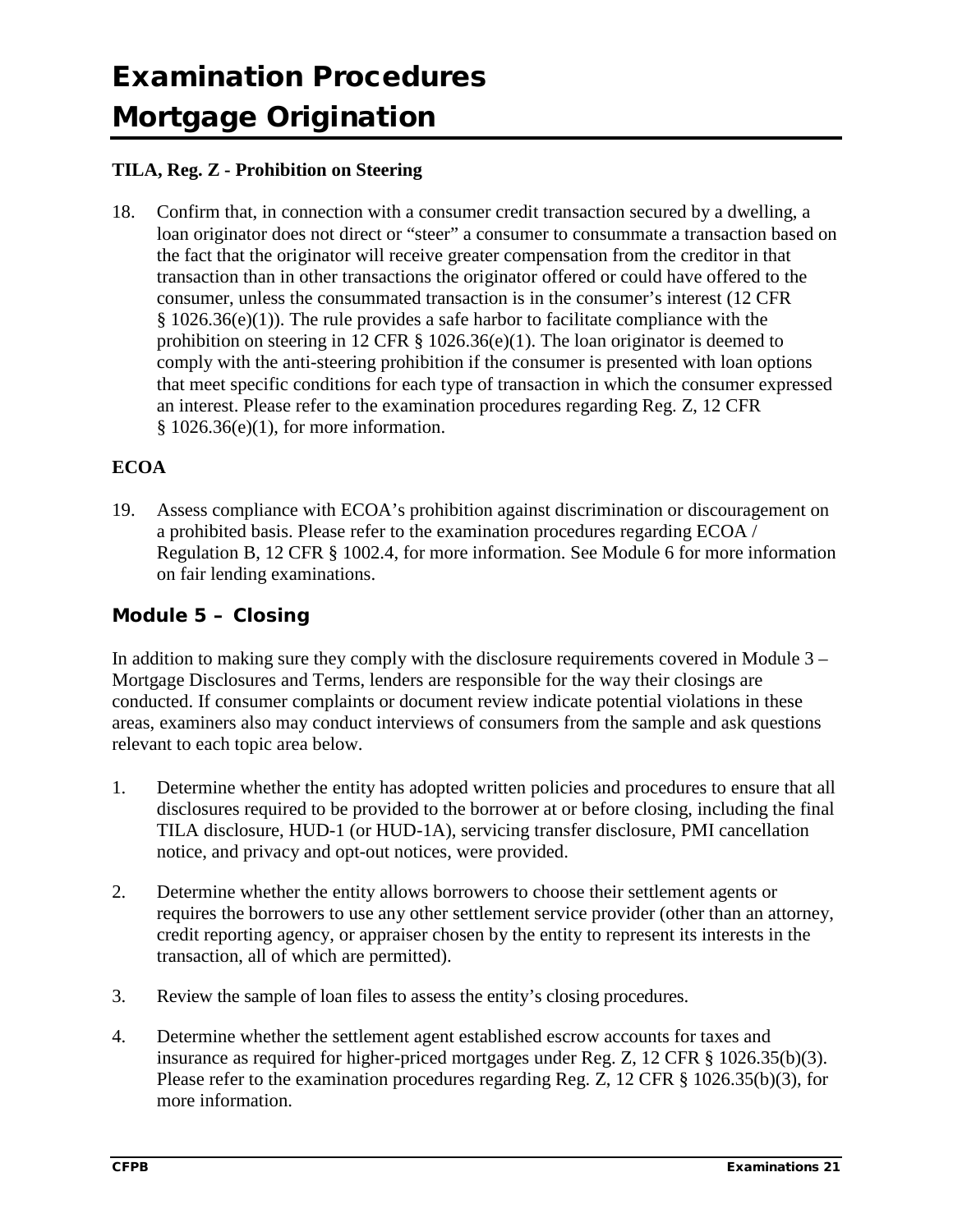- 5. If escrow accounts were established, determine whether the borrower received an initial escrow account statement. Please refer to the examination procedures regarding RESPA, 24 CFR § 1024.17, for more information.
- 6. Determine whether each borrower received copies of the notice of the right to rescind required by Reg. Z for a loan secured by a principal dwelling. Please refer to the examination procedures regarding TILA, 12 CFR § 1026.15 (open-end accounts) and §1026.23(b) (closed-end accounts), for more information.
- 7. Review policies or scripts that explain loan terms to consumers, in connection with loan closings, in a deceptive manner.
- 8. Determine whether the entity's practices obscure or obfuscate key loan terms, fees, or provisions. Compare initial GFEs and TIL disclosures with final HUD-1 settlement statements and final TIL disclosures for any evidence of bait-and-switch tactics with respect to the interest rate, points, closing costs, or the loan product or loan features.
- 9. Review complaints and closing files for evidence of coercion of or fraud against the borrower at settlement.

# **Module 6 – Fair Lending**

The purpose of a fair lending examination is to determine whether the creditor discriminated on a prohibited basis in any aspect of its credit operations. This includes examining whether any of the creditor's policies and procedures has an adverse impact on a prohibited basis, and is not supported by a legitimate business need that cannot be met by a less discriminatory alternative. Most fair lending examinations will involve requesting loan-level data and detailed information concerning lending practices. Headquarters staff will perform statistical modeling and analysis based on entityspecific information and data. Examiners are responsible for collecting and reviewing policies and procedures, interviewing bank employees, and conducting comparative file reviews. Examiners and Headquarters staff will work together to scope the fair lending examination.

For fair lending scoping and examination procedures, the CFPB is using the FFIEC Interagency Fair Lending Examination Procedures which are referenced in Section B of the CFPB's ECOA Examination Program. When conducting a fair lending examination, consult and work with Headquarters.

# **HMDA, Reg. C**

HMDA data are used for fair lending examinations. See HMDA Examination Procedures.

Financial institutions routinely provide HMDA data on an annual basis as required by the statute. The CFPB usually has this information, so it is not necessary to ask the regulated entity to produce HMDA data. However, we will ask the entity to produce additional non-HMDA data fields when conducting a fair lending examination.